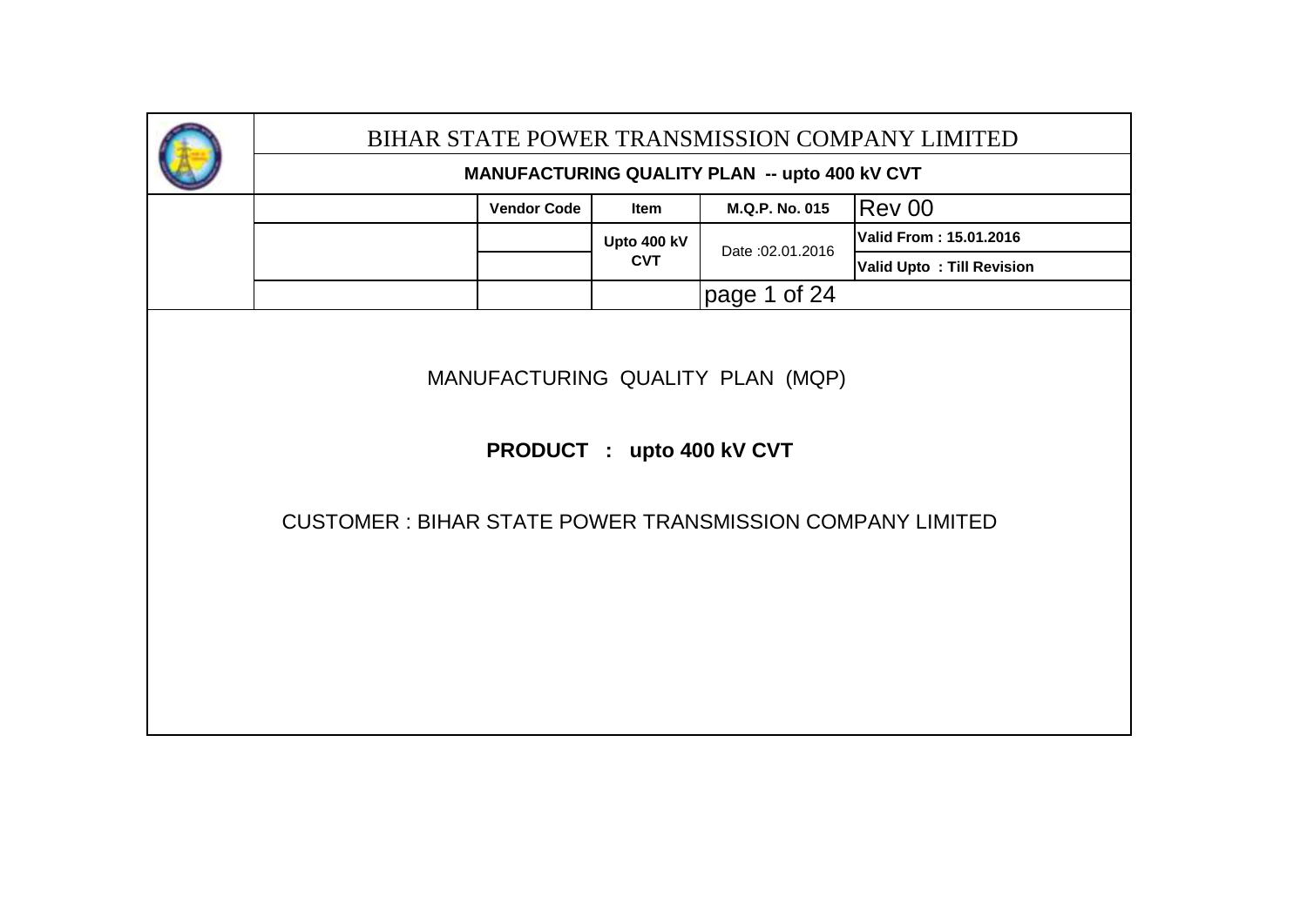|         |                                                                                                                     |                    |                 | BIHAR STATE POWER TRANSMISSION COMPANY LIMITED<br><b>MANUFACTURING QUALITY PLAN -- upto 400 KV CVT</b> |                                  |  |  |  |  |  |  |  |  |
|---------|---------------------------------------------------------------------------------------------------------------------|--------------------|-----------------|--------------------------------------------------------------------------------------------------------|----------------------------------|--|--|--|--|--|--|--|--|
|         |                                                                                                                     | <b>Vendor Code</b> | <b>Item</b>     | <b>M.Q.P. No. 015</b>                                                                                  | Rev 00                           |  |  |  |  |  |  |  |  |
|         |                                                                                                                     |                    | <b>Upto 400</b> | Date: 02.01.2016                                                                                       | Valid From: 15.01.2016           |  |  |  |  |  |  |  |  |
|         |                                                                                                                     |                    | <b>kV CVT</b>   |                                                                                                        | <b>Valid Upto: Till Revision</b> |  |  |  |  |  |  |  |  |
|         |                                                                                                                     |                    |                 | page 2 of 24                                                                                           |                                  |  |  |  |  |  |  |  |  |
|         |                                                                                                                     |                    |                 | <b>INDEX</b>                                                                                           |                                  |  |  |  |  |  |  |  |  |
| SI. No. | <b>DESCRIPTION</b><br>No. of pages                                                                                  |                    |                 |                                                                                                        |                                  |  |  |  |  |  |  |  |  |
|         | Cover Page.                                                                                                         |                    |                 |                                                                                                        |                                  |  |  |  |  |  |  |  |  |
|         |                                                                                                                     |                    |                 |                                                                                                        |                                  |  |  |  |  |  |  |  |  |
| 2       | Index                                                                                                               |                    |                 |                                                                                                        |                                  |  |  |  |  |  |  |  |  |
|         |                                                                                                                     |                    |                 |                                                                                                        |                                  |  |  |  |  |  |  |  |  |
| 3       | Process Flow Chart.                                                                                                 |                    |                 |                                                                                                        |                                  |  |  |  |  |  |  |  |  |
|         |                                                                                                                     |                    |                 |                                                                                                        |                                  |  |  |  |  |  |  |  |  |
| 4       | Notes and Codes.                                                                                                    |                    |                 |                                                                                                        | 2                                |  |  |  |  |  |  |  |  |
|         |                                                                                                                     |                    |                 |                                                                                                        |                                  |  |  |  |  |  |  |  |  |
| 5       | Quality Plan of Raw Materials, Inspection, In Process Inspection, Final Acceptance, Testing, Packing &<br>Dispatch. |                    |                 |                                                                                                        |                                  |  |  |  |  |  |  |  |  |
|         |                                                                                                                     |                    |                 |                                                                                                        |                                  |  |  |  |  |  |  |  |  |
| 6       | Component Manufacturers for which Make Approval is envisaged.                                                       |                    |                 |                                                                                                        |                                  |  |  |  |  |  |  |  |  |
|         |                                                                                                                     |                    |                 |                                                                                                        |                                  |  |  |  |  |  |  |  |  |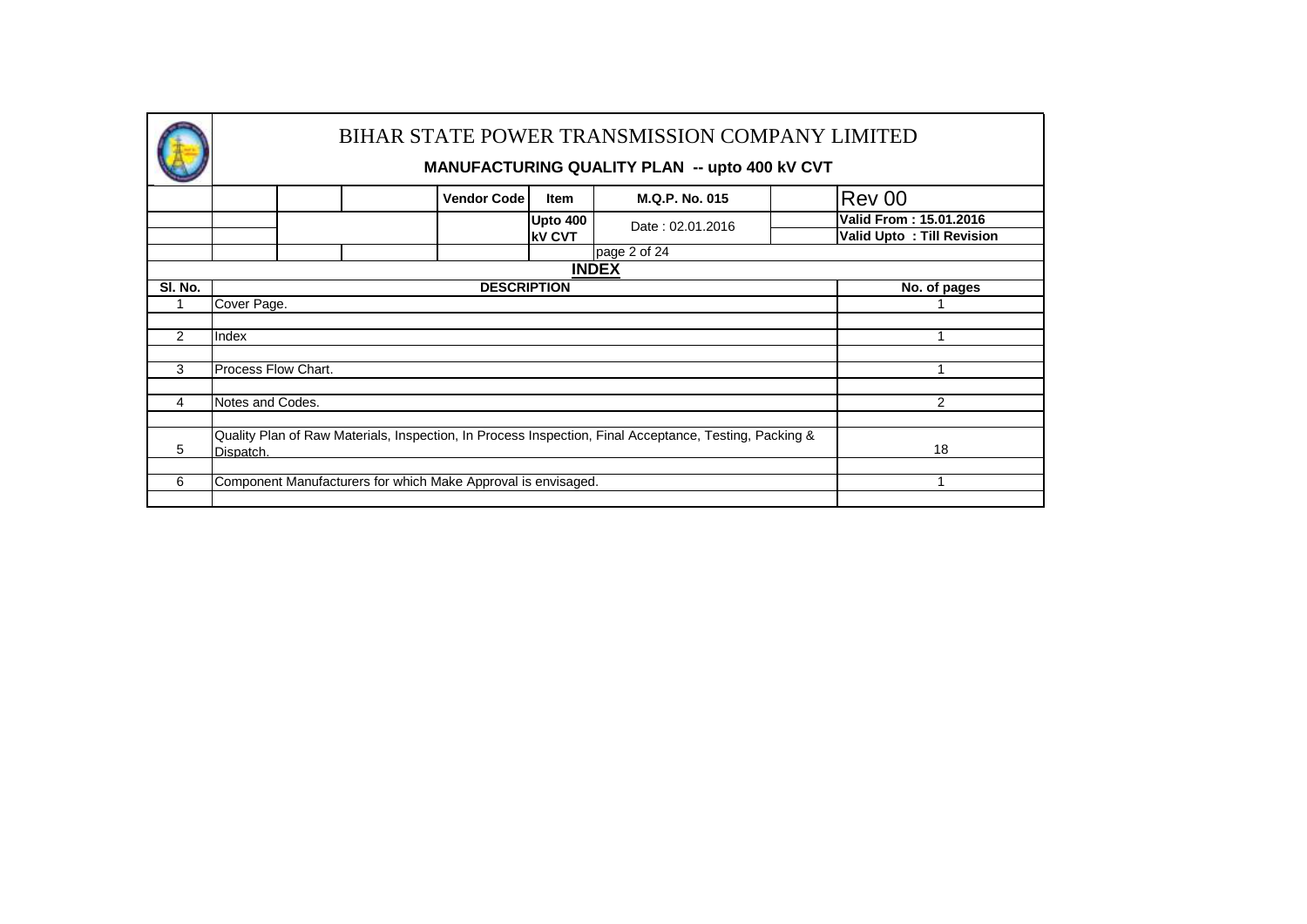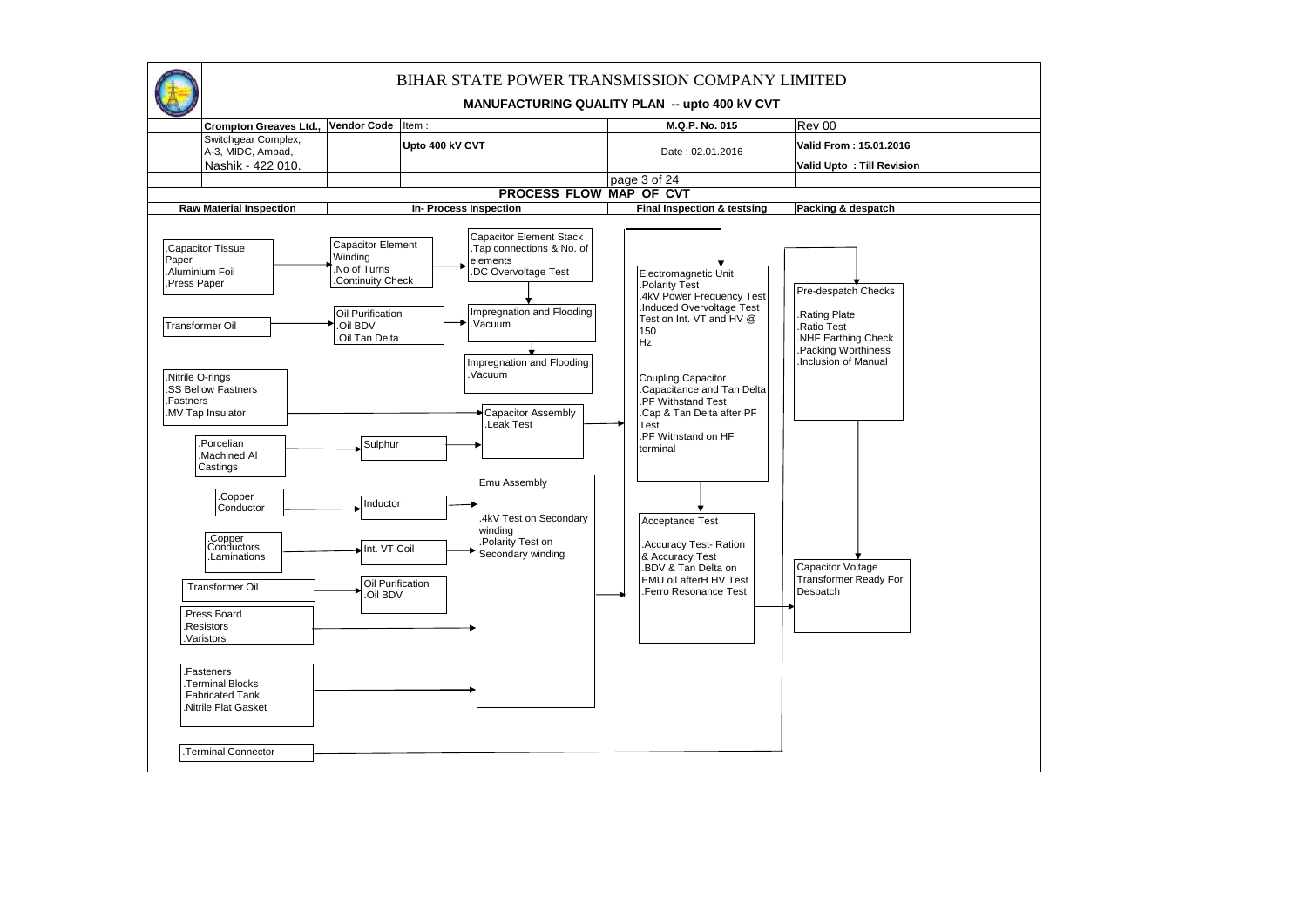| <b>Rev 00</b><br><b>M.Q.P No. 015</b><br><b>Vendor Code</b><br>Item:<br>Upto 400<br>Valid From: 15.01.2016<br>Date: 02.01.2016<br><b>kV CVT</b><br>page 4 of 24<br>Valid Upto: Till Revision<br><b>NOTES</b><br><b>Description</b><br>SI. No.<br>The MQP should read in conjunction with BSPTCL specification and shall deem to include additional tests, if any, required as per the contract.<br>$\mathbf{1}$<br>BSPTCL specifications shall include provisions of letter of Award, BSPTCL approved drawings / technical data sheet / BOM / test<br>2<br>schedule / test procedure applicable to the specific contract.<br>In case of any contradiction between the manufacturer's plant standards, this MQP and BSPTCL specifications following prcedence shall be followed:<br>3<br><b>BSPTCL</b> specifications.<br>a<br>This manufacturing Quality Plan.<br>b<br>Manufacturer's plant standards.<br>C<br>It is responsibility of the manufacture to ensure that this document is readily available at their works, as well as, at the works of their sub vendors<br>4<br>in order to avoid any delay, at the time of inspection.<br>$\overline{5}$<br>The manufacturer shall ensure that their. as well as their sub vendors control, metering & testing instruments are duly calibrated and should have<br>calibration certificates traceable to Indian / International standards. Calibration records should be available during inspection by BSPTCL. Key testing<br>instruments will be calibrated only by NABL accrediated / International laboratories.<br>In case of any tests carried out at third party lab, such lab / facility should be NABL accrediated / accepted by BSPTCL.<br>6<br>$\overline{7}$<br>Witnessing of Acceptance test by BSPTCL shall be on 10% of the number of samples for acceptance test. The contractor or Equipment<br>Manufacturer will inform in advance the serial numbers<br>EM should submit their annual Quality Audit report to BSPTCL of the manufacturers of Insulators.<br>8<br>The manufacturer shall maintain the proper co-relation of test certificates from raw material stage to finished product stage and records should be available<br>9<br>during inspection by BSPTCL.<br>Manufacturer shall show the approval of BSPTCL engineering for all contract specific type tests, including specific type tests if any as per<br>10<br>the BSPTCL specifications at the time of final inspection.<br>All packing cases should be marked with BSPTCL LOA details, name of project, item description and CIP / MICC number (by which material has been<br>11<br>cleared for despatch).<br>12<br>One copy of the test report, CIP / MICC shall also be sent along with consignment.<br>13<br>Inspection of spare items ordered by BSPTCL shall also be governed by the provisions of this MQP. Items if not governed under MQP shall be offered<br>for inspection as per BSPTCL specifications / Relevent-Indian / International specifications.<br>14<br>Any material rejected during BSPTCL inspection shall be disposed off with the approval of BSPTCL. For destructive disposal BSPTCL<br>may depute it's representative for witnessing. In case the material is to be returned to sub-vendor, all such items shall be indelibly marked (to prevent mixing)<br>at the works of the manufacturer and offered to BSPTCL inspector for verification of marking.<br>15<br>The manufacturer shall align their Quality System and that of their sub-vendors to the requirements of latest ISO 9000 Quality standards in<br>a time bound manner. |  |  |  |  | BIHAR STATE POWER TRANSMISSION COMPANY LIMITED<br>MANUFACTURING QUALITY PLAN -- upto 400 kV CVT |  |  |  |  |  |  |  |  |  |
|-----------------------------------------------------------------------------------------------------------------------------------------------------------------------------------------------------------------------------------------------------------------------------------------------------------------------------------------------------------------------------------------------------------------------------------------------------------------------------------------------------------------------------------------------------------------------------------------------------------------------------------------------------------------------------------------------------------------------------------------------------------------------------------------------------------------------------------------------------------------------------------------------------------------------------------------------------------------------------------------------------------------------------------------------------------------------------------------------------------------------------------------------------------------------------------------------------------------------------------------------------------------------------------------------------------------------------------------------------------------------------------------------------------------------------------------------------------------------------------------------------------------------------------------------------------------------------------------------------------------------------------------------------------------------------------------------------------------------------------------------------------------------------------------------------------------------------------------------------------------------------------------------------------------------------------------------------------------------------------------------------------------------------------------------------------------------------------------------------------------------------------------------------------------------------------------------------------------------------------------------------------------------------------------------------------------------------------------------------------------------------------------------------------------------------------------------------------------------------------------------------------------------------------------------------------------------------------------------------------------------------------------------------------------------------------------------------------------------------------------------------------------------------------------------------------------------------------------------------------------------------------------------------------------------------------------------------------------------------------------------------------------------------------------------------------------------------------------------------------------------------------------------------------------------------------------------------------------------------------------------------------------------------------------------------------------------------------------------------------------------------------------------------------------------------------------------------------------------------------------------------------------------------------------------------------------------------------------------------|--|--|--|--|-------------------------------------------------------------------------------------------------|--|--|--|--|--|--|--|--|--|
|                                                                                                                                                                                                                                                                                                                                                                                                                                                                                                                                                                                                                                                                                                                                                                                                                                                                                                                                                                                                                                                                                                                                                                                                                                                                                                                                                                                                                                                                                                                                                                                                                                                                                                                                                                                                                                                                                                                                                                                                                                                                                                                                                                                                                                                                                                                                                                                                                                                                                                                                                                                                                                                                                                                                                                                                                                                                                                                                                                                                                                                                                                                                                                                                                                                                                                                                                                                                                                                                                                                                                                                                     |  |  |  |  |                                                                                                 |  |  |  |  |  |  |  |  |  |
|                                                                                                                                                                                                                                                                                                                                                                                                                                                                                                                                                                                                                                                                                                                                                                                                                                                                                                                                                                                                                                                                                                                                                                                                                                                                                                                                                                                                                                                                                                                                                                                                                                                                                                                                                                                                                                                                                                                                                                                                                                                                                                                                                                                                                                                                                                                                                                                                                                                                                                                                                                                                                                                                                                                                                                                                                                                                                                                                                                                                                                                                                                                                                                                                                                                                                                                                                                                                                                                                                                                                                                                                     |  |  |  |  |                                                                                                 |  |  |  |  |  |  |  |  |  |
|                                                                                                                                                                                                                                                                                                                                                                                                                                                                                                                                                                                                                                                                                                                                                                                                                                                                                                                                                                                                                                                                                                                                                                                                                                                                                                                                                                                                                                                                                                                                                                                                                                                                                                                                                                                                                                                                                                                                                                                                                                                                                                                                                                                                                                                                                                                                                                                                                                                                                                                                                                                                                                                                                                                                                                                                                                                                                                                                                                                                                                                                                                                                                                                                                                                                                                                                                                                                                                                                                                                                                                                                     |  |  |  |  |                                                                                                 |  |  |  |  |  |  |  |  |  |
|                                                                                                                                                                                                                                                                                                                                                                                                                                                                                                                                                                                                                                                                                                                                                                                                                                                                                                                                                                                                                                                                                                                                                                                                                                                                                                                                                                                                                                                                                                                                                                                                                                                                                                                                                                                                                                                                                                                                                                                                                                                                                                                                                                                                                                                                                                                                                                                                                                                                                                                                                                                                                                                                                                                                                                                                                                                                                                                                                                                                                                                                                                                                                                                                                                                                                                                                                                                                                                                                                                                                                                                                     |  |  |  |  |                                                                                                 |  |  |  |  |  |  |  |  |  |
|                                                                                                                                                                                                                                                                                                                                                                                                                                                                                                                                                                                                                                                                                                                                                                                                                                                                                                                                                                                                                                                                                                                                                                                                                                                                                                                                                                                                                                                                                                                                                                                                                                                                                                                                                                                                                                                                                                                                                                                                                                                                                                                                                                                                                                                                                                                                                                                                                                                                                                                                                                                                                                                                                                                                                                                                                                                                                                                                                                                                                                                                                                                                                                                                                                                                                                                                                                                                                                                                                                                                                                                                     |  |  |  |  |                                                                                                 |  |  |  |  |  |  |  |  |  |
|                                                                                                                                                                                                                                                                                                                                                                                                                                                                                                                                                                                                                                                                                                                                                                                                                                                                                                                                                                                                                                                                                                                                                                                                                                                                                                                                                                                                                                                                                                                                                                                                                                                                                                                                                                                                                                                                                                                                                                                                                                                                                                                                                                                                                                                                                                                                                                                                                                                                                                                                                                                                                                                                                                                                                                                                                                                                                                                                                                                                                                                                                                                                                                                                                                                                                                                                                                                                                                                                                                                                                                                                     |  |  |  |  |                                                                                                 |  |  |  |  |  |  |  |  |  |
|                                                                                                                                                                                                                                                                                                                                                                                                                                                                                                                                                                                                                                                                                                                                                                                                                                                                                                                                                                                                                                                                                                                                                                                                                                                                                                                                                                                                                                                                                                                                                                                                                                                                                                                                                                                                                                                                                                                                                                                                                                                                                                                                                                                                                                                                                                                                                                                                                                                                                                                                                                                                                                                                                                                                                                                                                                                                                                                                                                                                                                                                                                                                                                                                                                                                                                                                                                                                                                                                                                                                                                                                     |  |  |  |  |                                                                                                 |  |  |  |  |  |  |  |  |  |
|                                                                                                                                                                                                                                                                                                                                                                                                                                                                                                                                                                                                                                                                                                                                                                                                                                                                                                                                                                                                                                                                                                                                                                                                                                                                                                                                                                                                                                                                                                                                                                                                                                                                                                                                                                                                                                                                                                                                                                                                                                                                                                                                                                                                                                                                                                                                                                                                                                                                                                                                                                                                                                                                                                                                                                                                                                                                                                                                                                                                                                                                                                                                                                                                                                                                                                                                                                                                                                                                                                                                                                                                     |  |  |  |  |                                                                                                 |  |  |  |  |  |  |  |  |  |
|                                                                                                                                                                                                                                                                                                                                                                                                                                                                                                                                                                                                                                                                                                                                                                                                                                                                                                                                                                                                                                                                                                                                                                                                                                                                                                                                                                                                                                                                                                                                                                                                                                                                                                                                                                                                                                                                                                                                                                                                                                                                                                                                                                                                                                                                                                                                                                                                                                                                                                                                                                                                                                                                                                                                                                                                                                                                                                                                                                                                                                                                                                                                                                                                                                                                                                                                                                                                                                                                                                                                                                                                     |  |  |  |  |                                                                                                 |  |  |  |  |  |  |  |  |  |
|                                                                                                                                                                                                                                                                                                                                                                                                                                                                                                                                                                                                                                                                                                                                                                                                                                                                                                                                                                                                                                                                                                                                                                                                                                                                                                                                                                                                                                                                                                                                                                                                                                                                                                                                                                                                                                                                                                                                                                                                                                                                                                                                                                                                                                                                                                                                                                                                                                                                                                                                                                                                                                                                                                                                                                                                                                                                                                                                                                                                                                                                                                                                                                                                                                                                                                                                                                                                                                                                                                                                                                                                     |  |  |  |  |                                                                                                 |  |  |  |  |  |  |  |  |  |
|                                                                                                                                                                                                                                                                                                                                                                                                                                                                                                                                                                                                                                                                                                                                                                                                                                                                                                                                                                                                                                                                                                                                                                                                                                                                                                                                                                                                                                                                                                                                                                                                                                                                                                                                                                                                                                                                                                                                                                                                                                                                                                                                                                                                                                                                                                                                                                                                                                                                                                                                                                                                                                                                                                                                                                                                                                                                                                                                                                                                                                                                                                                                                                                                                                                                                                                                                                                                                                                                                                                                                                                                     |  |  |  |  |                                                                                                 |  |  |  |  |  |  |  |  |  |
|                                                                                                                                                                                                                                                                                                                                                                                                                                                                                                                                                                                                                                                                                                                                                                                                                                                                                                                                                                                                                                                                                                                                                                                                                                                                                                                                                                                                                                                                                                                                                                                                                                                                                                                                                                                                                                                                                                                                                                                                                                                                                                                                                                                                                                                                                                                                                                                                                                                                                                                                                                                                                                                                                                                                                                                                                                                                                                                                                                                                                                                                                                                                                                                                                                                                                                                                                                                                                                                                                                                                                                                                     |  |  |  |  |                                                                                                 |  |  |  |  |  |  |  |  |  |
|                                                                                                                                                                                                                                                                                                                                                                                                                                                                                                                                                                                                                                                                                                                                                                                                                                                                                                                                                                                                                                                                                                                                                                                                                                                                                                                                                                                                                                                                                                                                                                                                                                                                                                                                                                                                                                                                                                                                                                                                                                                                                                                                                                                                                                                                                                                                                                                                                                                                                                                                                                                                                                                                                                                                                                                                                                                                                                                                                                                                                                                                                                                                                                                                                                                                                                                                                                                                                                                                                                                                                                                                     |  |  |  |  |                                                                                                 |  |  |  |  |  |  |  |  |  |
|                                                                                                                                                                                                                                                                                                                                                                                                                                                                                                                                                                                                                                                                                                                                                                                                                                                                                                                                                                                                                                                                                                                                                                                                                                                                                                                                                                                                                                                                                                                                                                                                                                                                                                                                                                                                                                                                                                                                                                                                                                                                                                                                                                                                                                                                                                                                                                                                                                                                                                                                                                                                                                                                                                                                                                                                                                                                                                                                                                                                                                                                                                                                                                                                                                                                                                                                                                                                                                                                                                                                                                                                     |  |  |  |  |                                                                                                 |  |  |  |  |  |  |  |  |  |
|                                                                                                                                                                                                                                                                                                                                                                                                                                                                                                                                                                                                                                                                                                                                                                                                                                                                                                                                                                                                                                                                                                                                                                                                                                                                                                                                                                                                                                                                                                                                                                                                                                                                                                                                                                                                                                                                                                                                                                                                                                                                                                                                                                                                                                                                                                                                                                                                                                                                                                                                                                                                                                                                                                                                                                                                                                                                                                                                                                                                                                                                                                                                                                                                                                                                                                                                                                                                                                                                                                                                                                                                     |  |  |  |  |                                                                                                 |  |  |  |  |  |  |  |  |  |
|                                                                                                                                                                                                                                                                                                                                                                                                                                                                                                                                                                                                                                                                                                                                                                                                                                                                                                                                                                                                                                                                                                                                                                                                                                                                                                                                                                                                                                                                                                                                                                                                                                                                                                                                                                                                                                                                                                                                                                                                                                                                                                                                                                                                                                                                                                                                                                                                                                                                                                                                                                                                                                                                                                                                                                                                                                                                                                                                                                                                                                                                                                                                                                                                                                                                                                                                                                                                                                                                                                                                                                                                     |  |  |  |  |                                                                                                 |  |  |  |  |  |  |  |  |  |
|                                                                                                                                                                                                                                                                                                                                                                                                                                                                                                                                                                                                                                                                                                                                                                                                                                                                                                                                                                                                                                                                                                                                                                                                                                                                                                                                                                                                                                                                                                                                                                                                                                                                                                                                                                                                                                                                                                                                                                                                                                                                                                                                                                                                                                                                                                                                                                                                                                                                                                                                                                                                                                                                                                                                                                                                                                                                                                                                                                                                                                                                                                                                                                                                                                                                                                                                                                                                                                                                                                                                                                                                     |  |  |  |  |                                                                                                 |  |  |  |  |  |  |  |  |  |
|                                                                                                                                                                                                                                                                                                                                                                                                                                                                                                                                                                                                                                                                                                                                                                                                                                                                                                                                                                                                                                                                                                                                                                                                                                                                                                                                                                                                                                                                                                                                                                                                                                                                                                                                                                                                                                                                                                                                                                                                                                                                                                                                                                                                                                                                                                                                                                                                                                                                                                                                                                                                                                                                                                                                                                                                                                                                                                                                                                                                                                                                                                                                                                                                                                                                                                                                                                                                                                                                                                                                                                                                     |  |  |  |  |                                                                                                 |  |  |  |  |  |  |  |  |  |
|                                                                                                                                                                                                                                                                                                                                                                                                                                                                                                                                                                                                                                                                                                                                                                                                                                                                                                                                                                                                                                                                                                                                                                                                                                                                                                                                                                                                                                                                                                                                                                                                                                                                                                                                                                                                                                                                                                                                                                                                                                                                                                                                                                                                                                                                                                                                                                                                                                                                                                                                                                                                                                                                                                                                                                                                                                                                                                                                                                                                                                                                                                                                                                                                                                                                                                                                                                                                                                                                                                                                                                                                     |  |  |  |  |                                                                                                 |  |  |  |  |  |  |  |  |  |
|                                                                                                                                                                                                                                                                                                                                                                                                                                                                                                                                                                                                                                                                                                                                                                                                                                                                                                                                                                                                                                                                                                                                                                                                                                                                                                                                                                                                                                                                                                                                                                                                                                                                                                                                                                                                                                                                                                                                                                                                                                                                                                                                                                                                                                                                                                                                                                                                                                                                                                                                                                                                                                                                                                                                                                                                                                                                                                                                                                                                                                                                                                                                                                                                                                                                                                                                                                                                                                                                                                                                                                                                     |  |  |  |  |                                                                                                 |  |  |  |  |  |  |  |  |  |
|                                                                                                                                                                                                                                                                                                                                                                                                                                                                                                                                                                                                                                                                                                                                                                                                                                                                                                                                                                                                                                                                                                                                                                                                                                                                                                                                                                                                                                                                                                                                                                                                                                                                                                                                                                                                                                                                                                                                                                                                                                                                                                                                                                                                                                                                                                                                                                                                                                                                                                                                                                                                                                                                                                                                                                                                                                                                                                                                                                                                                                                                                                                                                                                                                                                                                                                                                                                                                                                                                                                                                                                                     |  |  |  |  |                                                                                                 |  |  |  |  |  |  |  |  |  |
|                                                                                                                                                                                                                                                                                                                                                                                                                                                                                                                                                                                                                                                                                                                                                                                                                                                                                                                                                                                                                                                                                                                                                                                                                                                                                                                                                                                                                                                                                                                                                                                                                                                                                                                                                                                                                                                                                                                                                                                                                                                                                                                                                                                                                                                                                                                                                                                                                                                                                                                                                                                                                                                                                                                                                                                                                                                                                                                                                                                                                                                                                                                                                                                                                                                                                                                                                                                                                                                                                                                                                                                                     |  |  |  |  |                                                                                                 |  |  |  |  |  |  |  |  |  |
|                                                                                                                                                                                                                                                                                                                                                                                                                                                                                                                                                                                                                                                                                                                                                                                                                                                                                                                                                                                                                                                                                                                                                                                                                                                                                                                                                                                                                                                                                                                                                                                                                                                                                                                                                                                                                                                                                                                                                                                                                                                                                                                                                                                                                                                                                                                                                                                                                                                                                                                                                                                                                                                                                                                                                                                                                                                                                                                                                                                                                                                                                                                                                                                                                                                                                                                                                                                                                                                                                                                                                                                                     |  |  |  |  |                                                                                                 |  |  |  |  |  |  |  |  |  |
|                                                                                                                                                                                                                                                                                                                                                                                                                                                                                                                                                                                                                                                                                                                                                                                                                                                                                                                                                                                                                                                                                                                                                                                                                                                                                                                                                                                                                                                                                                                                                                                                                                                                                                                                                                                                                                                                                                                                                                                                                                                                                                                                                                                                                                                                                                                                                                                                                                                                                                                                                                                                                                                                                                                                                                                                                                                                                                                                                                                                                                                                                                                                                                                                                                                                                                                                                                                                                                                                                                                                                                                                     |  |  |  |  |                                                                                                 |  |  |  |  |  |  |  |  |  |
|                                                                                                                                                                                                                                                                                                                                                                                                                                                                                                                                                                                                                                                                                                                                                                                                                                                                                                                                                                                                                                                                                                                                                                                                                                                                                                                                                                                                                                                                                                                                                                                                                                                                                                                                                                                                                                                                                                                                                                                                                                                                                                                                                                                                                                                                                                                                                                                                                                                                                                                                                                                                                                                                                                                                                                                                                                                                                                                                                                                                                                                                                                                                                                                                                                                                                                                                                                                                                                                                                                                                                                                                     |  |  |  |  |                                                                                                 |  |  |  |  |  |  |  |  |  |
|                                                                                                                                                                                                                                                                                                                                                                                                                                                                                                                                                                                                                                                                                                                                                                                                                                                                                                                                                                                                                                                                                                                                                                                                                                                                                                                                                                                                                                                                                                                                                                                                                                                                                                                                                                                                                                                                                                                                                                                                                                                                                                                                                                                                                                                                                                                                                                                                                                                                                                                                                                                                                                                                                                                                                                                                                                                                                                                                                                                                                                                                                                                                                                                                                                                                                                                                                                                                                                                                                                                                                                                                     |  |  |  |  |                                                                                                 |  |  |  |  |  |  |  |  |  |
|                                                                                                                                                                                                                                                                                                                                                                                                                                                                                                                                                                                                                                                                                                                                                                                                                                                                                                                                                                                                                                                                                                                                                                                                                                                                                                                                                                                                                                                                                                                                                                                                                                                                                                                                                                                                                                                                                                                                                                                                                                                                                                                                                                                                                                                                                                                                                                                                                                                                                                                                                                                                                                                                                                                                                                                                                                                                                                                                                                                                                                                                                                                                                                                                                                                                                                                                                                                                                                                                                                                                                                                                     |  |  |  |  |                                                                                                 |  |  |  |  |  |  |  |  |  |
|                                                                                                                                                                                                                                                                                                                                                                                                                                                                                                                                                                                                                                                                                                                                                                                                                                                                                                                                                                                                                                                                                                                                                                                                                                                                                                                                                                                                                                                                                                                                                                                                                                                                                                                                                                                                                                                                                                                                                                                                                                                                                                                                                                                                                                                                                                                                                                                                                                                                                                                                                                                                                                                                                                                                                                                                                                                                                                                                                                                                                                                                                                                                                                                                                                                                                                                                                                                                                                                                                                                                                                                                     |  |  |  |  |                                                                                                 |  |  |  |  |  |  |  |  |  |
|                                                                                                                                                                                                                                                                                                                                                                                                                                                                                                                                                                                                                                                                                                                                                                                                                                                                                                                                                                                                                                                                                                                                                                                                                                                                                                                                                                                                                                                                                                                                                                                                                                                                                                                                                                                                                                                                                                                                                                                                                                                                                                                                                                                                                                                                                                                                                                                                                                                                                                                                                                                                                                                                                                                                                                                                                                                                                                                                                                                                                                                                                                                                                                                                                                                                                                                                                                                                                                                                                                                                                                                                     |  |  |  |  |                                                                                                 |  |  |  |  |  |  |  |  |  |
|                                                                                                                                                                                                                                                                                                                                                                                                                                                                                                                                                                                                                                                                                                                                                                                                                                                                                                                                                                                                                                                                                                                                                                                                                                                                                                                                                                                                                                                                                                                                                                                                                                                                                                                                                                                                                                                                                                                                                                                                                                                                                                                                                                                                                                                                                                                                                                                                                                                                                                                                                                                                                                                                                                                                                                                                                                                                                                                                                                                                                                                                                                                                                                                                                                                                                                                                                                                                                                                                                                                                                                                                     |  |  |  |  |                                                                                                 |  |  |  |  |  |  |  |  |  |
|                                                                                                                                                                                                                                                                                                                                                                                                                                                                                                                                                                                                                                                                                                                                                                                                                                                                                                                                                                                                                                                                                                                                                                                                                                                                                                                                                                                                                                                                                                                                                                                                                                                                                                                                                                                                                                                                                                                                                                                                                                                                                                                                                                                                                                                                                                                                                                                                                                                                                                                                                                                                                                                                                                                                                                                                                                                                                                                                                                                                                                                                                                                                                                                                                                                                                                                                                                                                                                                                                                                                                                                                     |  |  |  |  |                                                                                                 |  |  |  |  |  |  |  |  |  |
|                                                                                                                                                                                                                                                                                                                                                                                                                                                                                                                                                                                                                                                                                                                                                                                                                                                                                                                                                                                                                                                                                                                                                                                                                                                                                                                                                                                                                                                                                                                                                                                                                                                                                                                                                                                                                                                                                                                                                                                                                                                                                                                                                                                                                                                                                                                                                                                                                                                                                                                                                                                                                                                                                                                                                                                                                                                                                                                                                                                                                                                                                                                                                                                                                                                                                                                                                                                                                                                                                                                                                                                                     |  |  |  |  |                                                                                                 |  |  |  |  |  |  |  |  |  |
|                                                                                                                                                                                                                                                                                                                                                                                                                                                                                                                                                                                                                                                                                                                                                                                                                                                                                                                                                                                                                                                                                                                                                                                                                                                                                                                                                                                                                                                                                                                                                                                                                                                                                                                                                                                                                                                                                                                                                                                                                                                                                                                                                                                                                                                                                                                                                                                                                                                                                                                                                                                                                                                                                                                                                                                                                                                                                                                                                                                                                                                                                                                                                                                                                                                                                                                                                                                                                                                                                                                                                                                                     |  |  |  |  |                                                                                                 |  |  |  |  |  |  |  |  |  |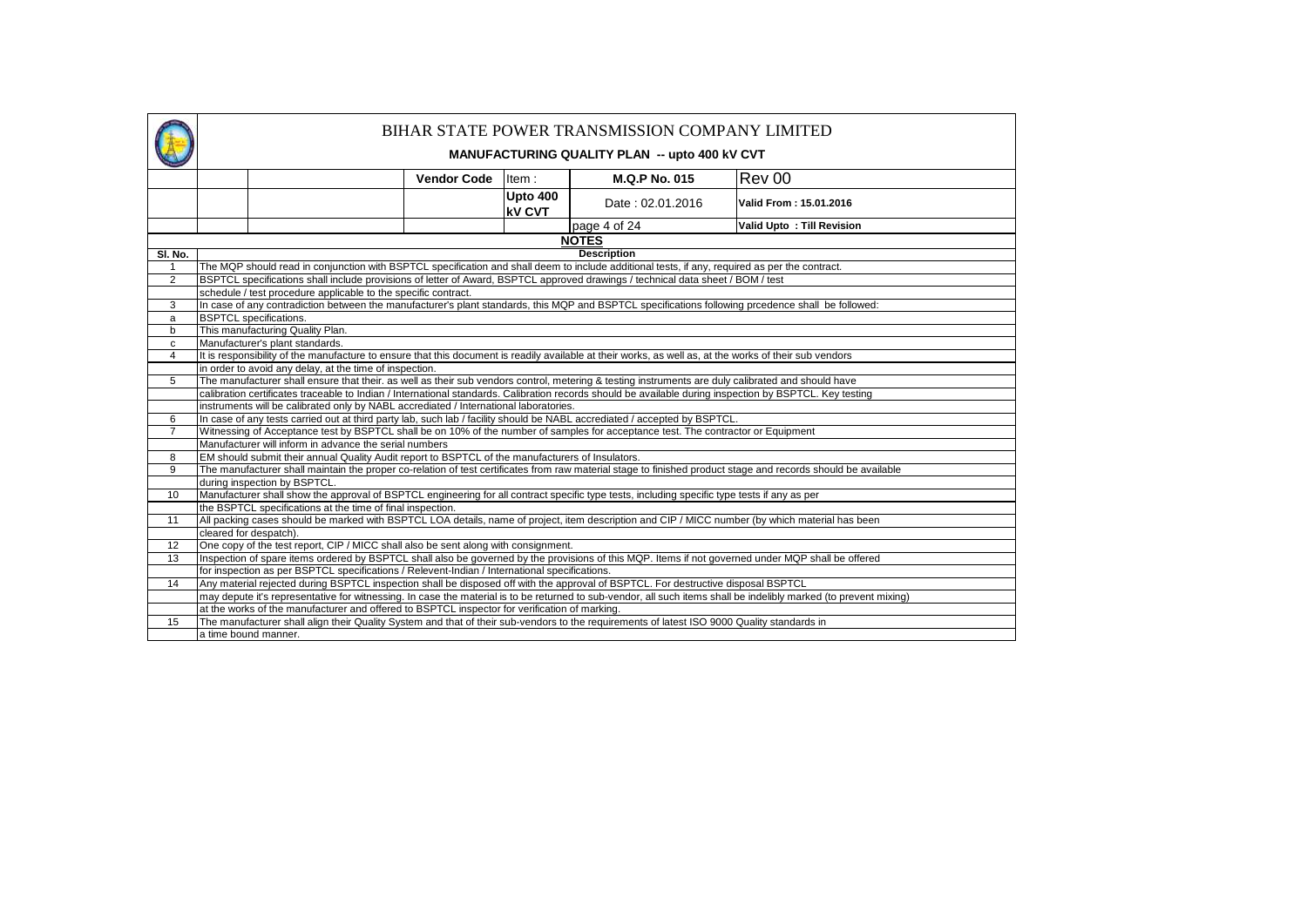

|        |                                                                        | <b>Vendor Code</b> | Item                                                               | <b>M.Q.P No. 015</b>                                                           |
|--------|------------------------------------------------------------------------|--------------------|--------------------------------------------------------------------|--------------------------------------------------------------------------------|
|        |                                                                        |                    | Upto 400 kV CVT                                                    | Valid From: 15.01.2016                                                         |
|        |                                                                        |                    |                                                                    | Valid Upto: Till Revision                                                      |
|        |                                                                        |                    | Date: 02.01.2016                                                   | page 5 of 24                                                                   |
|        | Code 1: Indicates place where testing is planned to be                 |                    | Code 4: Review of Test Reports/Certificates                        |                                                                                |
|        | performed i.e Inspection location.                                     | W                  |                                                                    | By Manufacturer during raw material / bought out component inspection          |
| A      | At Equipment Manufacturer's works                                      | X                  | By Contractor during product/process inspection                    |                                                                                |
| B      | At Component Manufacturer's works                                      | $\checkmark$       | By BSPTCL during product/process inspection                        |                                                                                |
| C      | At Authorised Distributer's place                                      | Z                  |                                                                    | By Contractor and/or BSPTCL during product/process inspection                  |
| D      | At Independent Lab                                                     |                    |                                                                    |                                                                                |
| Е      | At Turn Key Contractor's location                                      |                    |                                                                    |                                                                                |
| F      | Not specified                                                          |                    |                                                                    |                                                                                |
|        |                                                                        |                    |                                                                    |                                                                                |
|        | Code 2: Indicates who has to perform the tests i.e. Testing Agency.    |                    |                                                                    | Code 5: Whether specific approval of sub-vendor / component make is envisaged? |
|        |                                                                        |                    |                                                                    |                                                                                |
|        | The Equipment Manufacturer                                             | E                  | Envisaged                                                          |                                                                                |
| Κ      | The Component Manufacturer                                             | N                  | Not Envisaged                                                      |                                                                                |
|        | The Third Party                                                        |                    |                                                                    |                                                                                |
| M      | The Turnkey Contractor                                                 |                    |                                                                    |                                                                                |
|        |                                                                        |                    |                                                                    |                                                                                |
|        | Code 3 : Indicates who shall witness the tests i.e. Witnessing Agency. |                    | Code 6 : Whether test records required to be submitted after Final |                                                                                |
| P      | Component Manufacturer itself                                          |                    | Inspection for issuance of CIP / MICC.                             |                                                                                |
| Q      | Component Manufacturer and Equipment Manufacturer                      | $\checkmark$       | Yes                                                                |                                                                                |
| R      | Component Manufacturer, Equipment Manufacturer and Contractor          | N                  | <b>No</b>                                                          |                                                                                |
| S      | Equipment Manufacturer itself                                          |                    |                                                                    |                                                                                |
| т      | <b>Equipment Manufacturer and Contractor</b>                           |                    |                                                                    |                                                                                |
| U      | Equipment Mannufacturer, Contractor and BSPTCL                         |                    |                                                                    |                                                                                |
| $\vee$ | Third Party itself                                                     |                    |                                                                    |                                                                                |
|        |                                                                        |                    |                                                                    |                                                                                |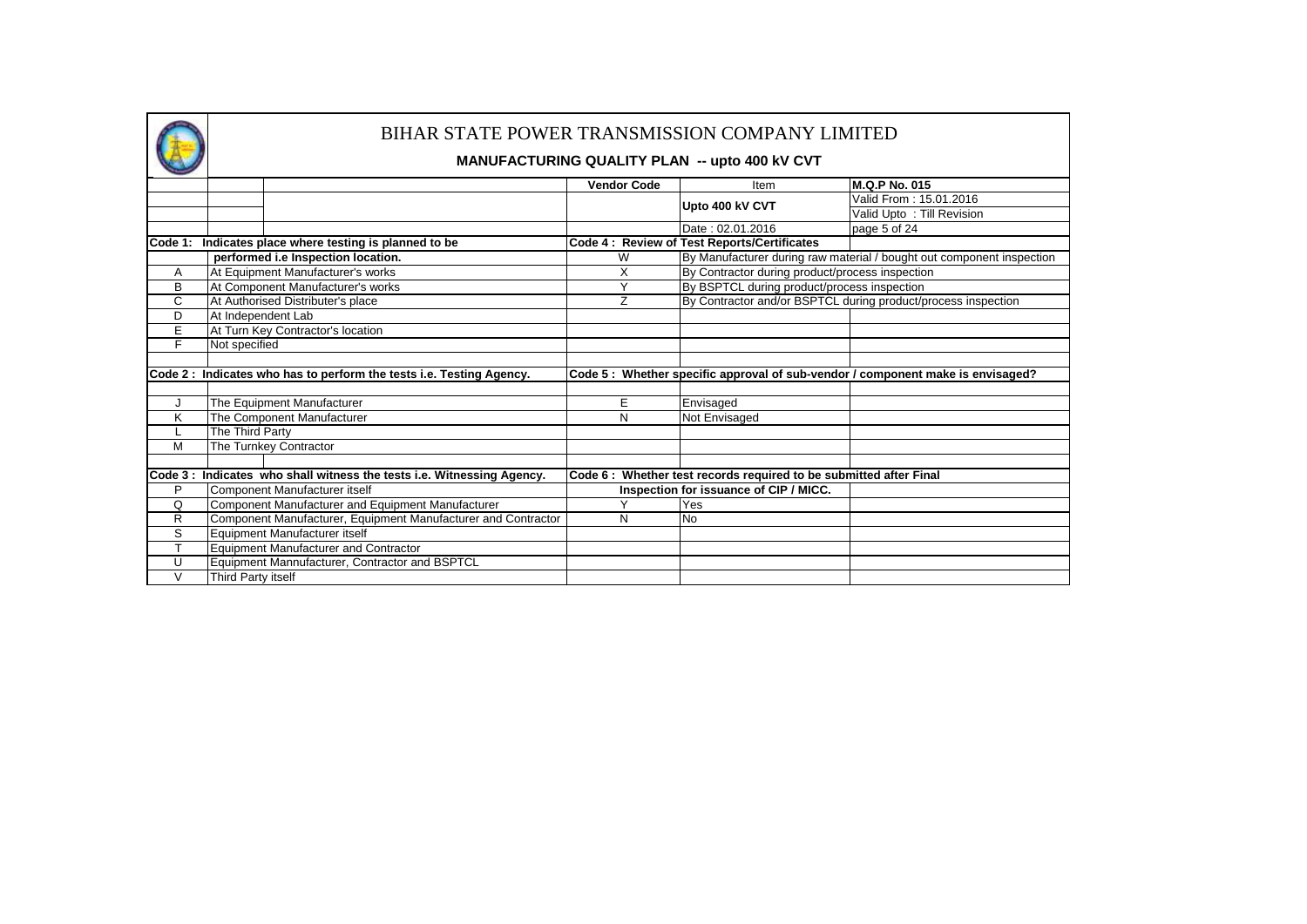

| <b>Manufacturing Quality Plan - Upto 400 kV CVT</b> |                                                         |                         |                                                      |                                                    |                            |                                 |                |                |              |                         |                      |   |                                            |
|-----------------------------------------------------|---------------------------------------------------------|-------------------------|------------------------------------------------------|----------------------------------------------------|----------------------------|---------------------------------|----------------|----------------|--------------|-------------------------|----------------------|---|--------------------------------------------|
|                                                     |                                                         |                         |                                                      | Vendor's Code                                      | Item:                      | <b>MQP No.: 015</b>             |                | Valid From     |              |                         | 15.01.2016           |   |                                            |
|                                                     |                                                         |                         |                                                      |                                                    | Upto 400 kV CVT            | Rev. No.: 00                    |                | Valid up to    |              |                         | <b>Till Revision</b> |   |                                            |
|                                                     |                                                         |                         |                                                      |                                                    |                            | Date:                           | page           |                | of 24        |                         |                      |   |                                            |
| S.N                                                 | <b>Components / Operations</b><br>& Description of Test | Type of<br><b>Check</b> | <b>Quantam of</b><br>Check /<br><b>Sampling with</b> | Reference<br><b>Document for</b><br><b>Testing</b> | Acceptance<br><b>Norms</b> | <b>Format of Record</b>         |                |                |              | <b>Applicable Codes</b> |                      |   | <b>Remarks</b>                             |
|                                                     |                                                         |                         | basis                                                |                                                    |                            |                                 | $\mathbf{1}$   | $\overline{2}$ | $\mathbf{3}$ | 4                       | $5\phantom{.0}$      | 6 |                                            |
| A)                                                  | <b>Raw Material Inspection</b>                          |                         |                                                      |                                                    |                            |                                 |                |                |              |                         |                      |   |                                            |
| А1                                                  | <b>CAPACITOR TISSUE</b><br><b>PAPER</b>                 |                         |                                                      |                                                    |                            |                                 |                |                |              |                         |                      |   |                                            |
|                                                     | 15 micron                                               |                         |                                                      |                                                    |                            |                                 |                |                |              |                         | E                    |   |                                            |
|                                                     | a) Visual check                                         | Visual                  | One sample<br>per lot                                | <b>EM Specn</b>                                    | <b>EM Specn</b>            | EM Record: QR-05                | $\overline{A}$ | J              | $\mathbb S$  | W                       |                      | N | Review of CMTC/EMTC<br>during BSPTCL final |
|                                                     | b) Thickness                                            | Mechanical              | One sample<br>per lot                                | <b>EM Specn</b>                                    | <b>EM Specn</b>            | <b>CMTC</b><br>EM Record: QR-05 | B              | Κ              | ${\sf P}$    | W                       |                      | N | inspection                                 |
|                                                     | c) Width(as per order)                                  | Mechanical              | One sample<br>per lot                                | <b>EM Specn</b>                                    | <b>EM Specn</b>            | EM Record: QR-05                | A              | J              | $\mathbb S$  | W                       |                      | N |                                            |
|                                                     | d) Ash content                                          | Chemical                | One sample<br>per lot<br>Once a year                 | <b>EM Specn</b>                                    | <b>EM Specn</b>            | <b>CMTC</b>                     | B              | K              | P            | W                       |                      | N |                                            |
|                                                     | e) Ph value of Aqueous<br>extract.                      | Chemical                | One sample<br>per lot<br>Once a year                 | <b>EM Specn</b>                                    | <b>EM Specn</b>            | <b>CMTC</b>                     | B              | K              | P            | W                       |                      | N |                                            |
|                                                     | f) Conductivity of Aqueous<br>extract (Max)             | Electrical              | One sample<br>per lot<br>Once a year                 | <b>EM Specn</b>                                    | <b>EM Specn</b>            | <b>CMTC</b>                     | B              | Κ              | P            | W                       |                      | N |                                            |
|                                                     | g) Dielectric Strength<br>of dry capacitor paper        | Electrical              | One sample<br>(set of 10)<br>Once a year             | <b>EM Specn</b>                                    | <b>EM Specn</b>            | <b>CMTC</b>                     | B              | Κ              | P            | W                       |                      | N |                                            |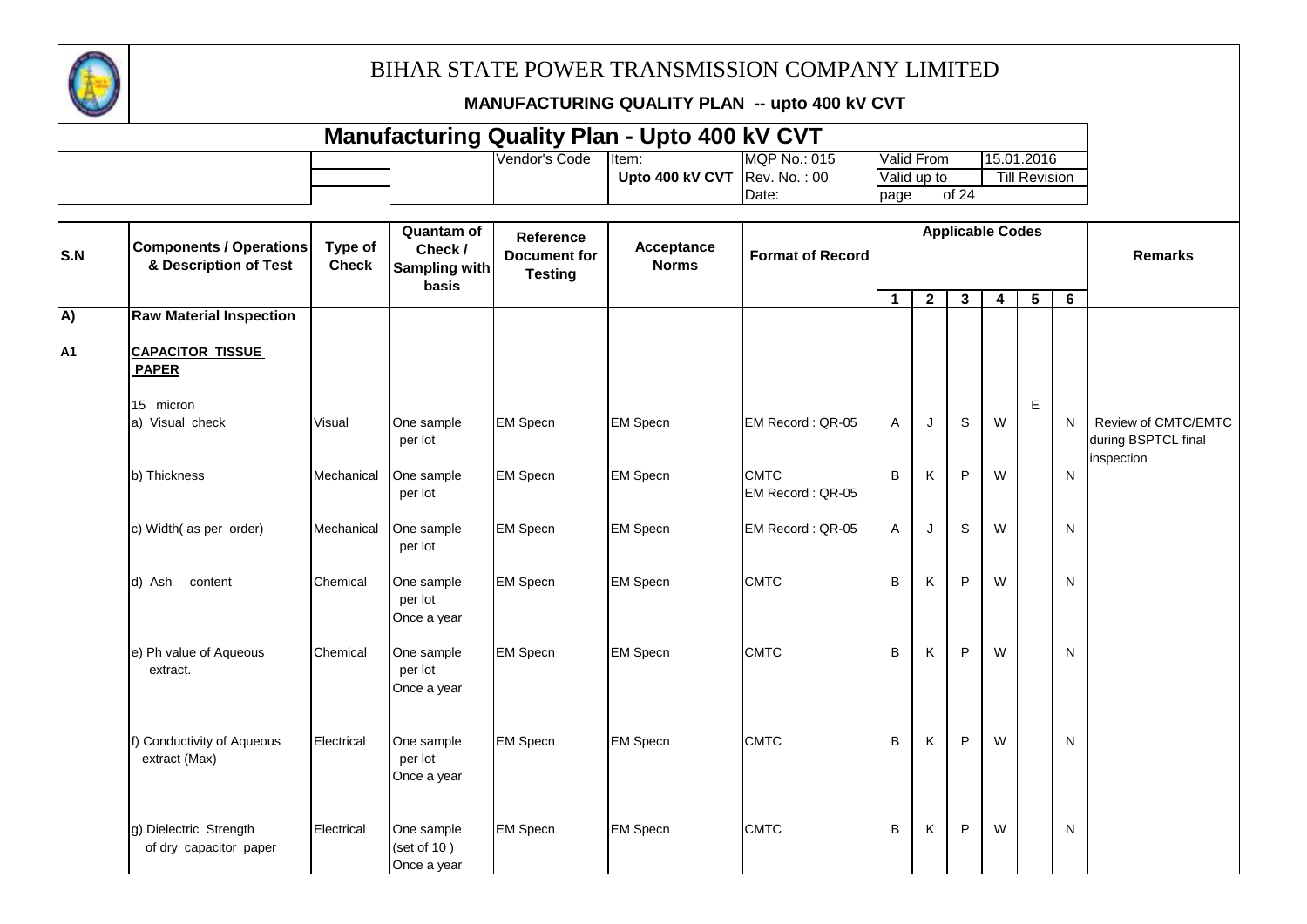

|                |                                                                                                                |                         |                                                        |                                                           | <b>Manufacturing Quality Plan - Upto 400 kV CVT</b> |                                 |              |                |                         |                         |                      |              |                                                          |
|----------------|----------------------------------------------------------------------------------------------------------------|-------------------------|--------------------------------------------------------|-----------------------------------------------------------|-----------------------------------------------------|---------------------------------|--------------|----------------|-------------------------|-------------------------|----------------------|--------------|----------------------------------------------------------|
|                |                                                                                                                |                         |                                                        | Vendor's Code                                             | Item:                                               | <b>MQP No.: 015</b>             |              | Valid From     |                         |                         | 15.01.2016           |              |                                                          |
|                |                                                                                                                |                         |                                                        |                                                           | Upto 400 kV CVT $\vert$ Rev. No.: 00                |                                 |              | Valid up to    |                         |                         | <b>Till Revision</b> |              |                                                          |
|                |                                                                                                                |                         |                                                        |                                                           |                                                     | Date:                           | page         |                | of 24                   |                         |                      |              |                                                          |
| S.N            | <b>Components / Operations</b><br>& Description of Test                                                        | Type of<br><b>Check</b> | Quantam of<br>Check /<br>Sampling with<br><b>basis</b> | <b>Reference</b><br><b>Document for</b><br><b>Testing</b> | Acceptance<br><b>Norms</b>                          | <b>Format of Record</b>         |              |                | <b>Applicable Codes</b> |                         |                      |              | <b>Remarks</b>                                           |
|                |                                                                                                                |                         |                                                        |                                                           |                                                     |                                 | $\mathbf{1}$ | $\overline{2}$ | $\mathbf{3}$            | $\overline{\mathbf{4}}$ | 5 <sub>5</sub>       | 6            |                                                          |
| A2             | <b>ALUMINUM FOIL</b><br>a) Visual Check                                                                        | Visual                  | 100%                                                   | <b>EM Specn</b>                                           | <b>EM Specn</b>                                     | EM Record: QR-06                | $\mathsf{A}$ | J              | S                       | W                       | E.                   | N            | Review of CMTC/EMTC<br>during BSPTCL final<br>inspection |
|                | b) Thickness                                                                                                   | Mechanical              | One sample<br>per lot                                  | <b>EM Specn</b>                                           | <b>EM Specn</b>                                     | <b>CMTC</b><br>EM Record: QR-06 | B            | K              | $\mathsf P$             | W                       |                      | N            |                                                          |
|                | c) Width (as per order)                                                                                        | Mechanical              | One sample<br>per lot                                  | <b>EM Specn</b>                                           | <b>EM Specn</b>                                     | EM Record: QR-06                | A            | J              | S                       | W                       |                      | N            |                                                          |
|                | d) Composition                                                                                                 | Chemical                | One sample<br>per lot                                  | <b>EM Specn</b>                                           | <b>EM Specn</b>                                     | <b>CMTC</b>                     | B            | K              | $\mathsf P$             | W                       |                      | N            |                                                          |
|                | e) Elongation                                                                                                  | Mechanical              | One sample<br>per lot                                  | <b>EM Specn</b>                                           | <b>EM Specn</b>                                     | <b>CMTC</b>                     | B            | K              | P                       | W                       |                      | N            |                                                          |
|                | f) Tensile strength                                                                                            | Mechanical              | One sample<br>per lot                                  | <b>EM Specn</b>                                           | <b>EM Specn</b>                                     | <b>CMTC</b>                     | B            | K              | P                       | W                       |                      | N            |                                                          |
| A <sub>3</sub> | ALUMINIUM CASTINGS (Biannual check at Third party lab for chemical composition in sample selected at EM works) |                         |                                                        |                                                           |                                                     |                                 |              |                |                         |                         | E                    |              | Review of CMTC/EMTC                                      |
|                | a) Dimensions                                                                                                  | Mechanical              | 100%                                                   | <b>EM Specn</b>                                           | EM drg                                              | <b>CMTC</b>                     | B            | K              | $\sf P$                 | W                       |                      | N            | during BSPTCL final<br>inspection                        |
|                | b) Finish                                                                                                      | Visual                  | 100%                                                   | <b>EM Specn</b>                                           | EM drg                                              | <b>CMTC</b>                     | B            | K              | P                       | W                       |                      | $\mathsf{N}$ |                                                          |
|                |                                                                                                                |                         |                                                        | EM drg                                                    |                                                     |                                 |              |                |                         |                         |                      |              |                                                          |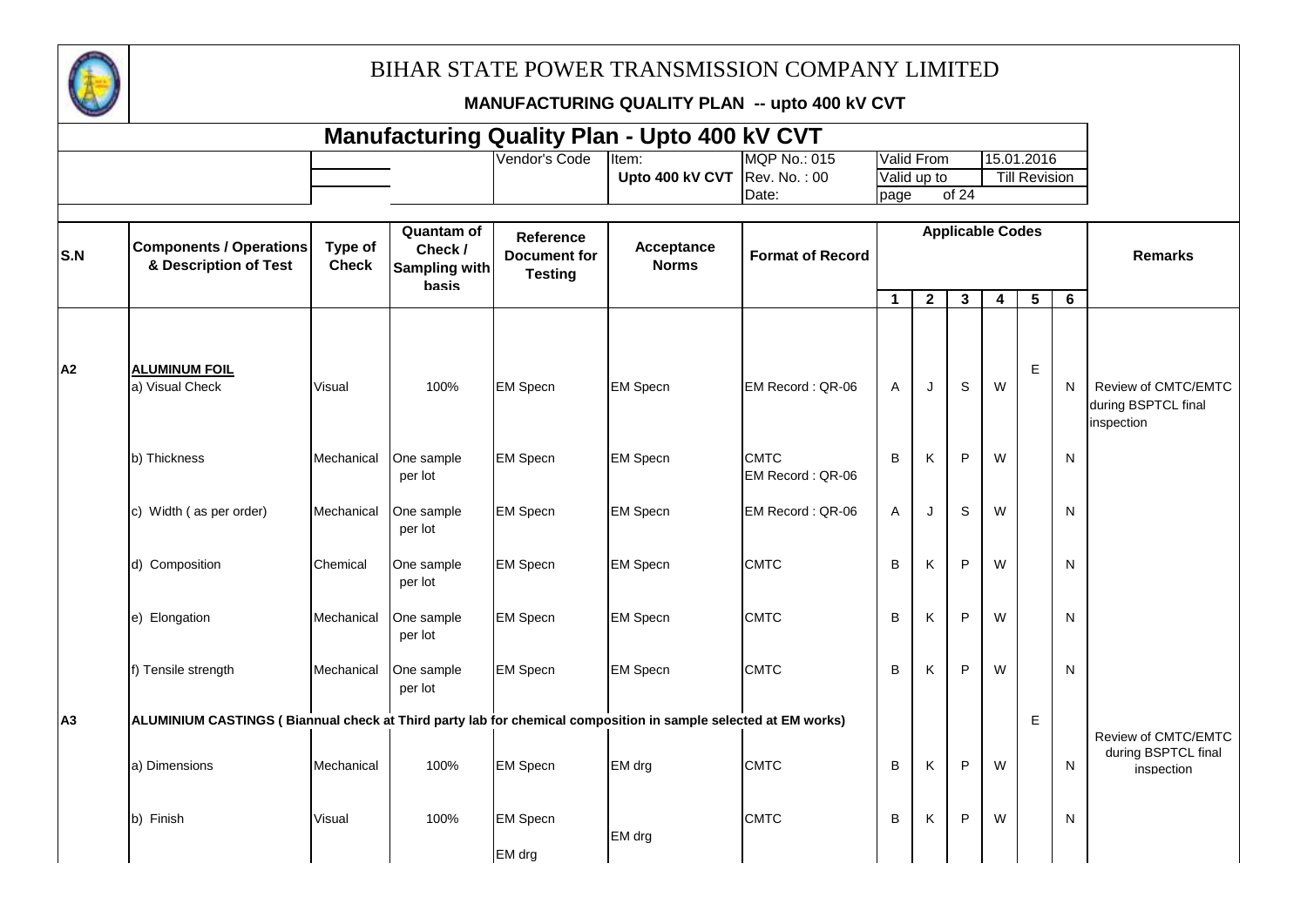

|                |                                                         |                         |                                                        |                                                    | <b>Manufacturing Quality Plan - Upto 400 kV CVT</b> |                         |              |              |                         |                         |                      |                |                                                          |
|----------------|---------------------------------------------------------|-------------------------|--------------------------------------------------------|----------------------------------------------------|-----------------------------------------------------|-------------------------|--------------|--------------|-------------------------|-------------------------|----------------------|----------------|----------------------------------------------------------|
|                |                                                         |                         |                                                        | Vendor's Code                                      | Item:                                               | <b>MQP No.: 015</b>     |              | Valid From   |                         |                         | 15.01.2016           |                |                                                          |
|                |                                                         |                         |                                                        |                                                    | Upto 400 kV CVT                                     | Rev. No.: 00<br>Date:   |              | Valid up to  | of 24                   |                         | <b>Till Revision</b> |                |                                                          |
|                |                                                         |                         |                                                        |                                                    |                                                     |                         | page         |              |                         |                         |                      |                |                                                          |
| S.N            | <b>Components / Operations</b><br>& Description of Test | Type of<br><b>Check</b> | <b>Quantam of</b><br>Check /<br>Sampling with<br>basis | Reference<br><b>Document for</b><br><b>Testing</b> | Acceptance<br><b>Norms</b>                          | <b>Format of Record</b> |              |              | <b>Applicable Codes</b> |                         |                      |                | <b>Remarks</b>                                           |
|                |                                                         |                         |                                                        |                                                    |                                                     |                         | $\mathbf{1}$ | $\mathbf{2}$ | $\mathbf{3}$            | $\overline{\mathbf{4}}$ | $5\phantom{.0}$      | $6\phantom{1}$ |                                                          |
|                | c) Composition<br>(LM 9 or LM 25)                       | Chemical                | One sample<br>per lot                                  | <b>EM Specn</b>                                    | <b>EM Specn</b>                                     | <b>CMTC</b>             | B            | K            | P                       | W                       |                      | ${\sf N}$      |                                                          |
|                | d) Hardness Test                                        | Mechanical              | One sample<br>per lot                                  | <b>EM Specn</b><br>EM drg                          | <b>EM Specn</b>                                     | <b>CMTC</b>             | B            | Κ            | P                       | W                       |                      | ${\sf N}$      |                                                          |
|                | e) Leak testing<br>(Wherever applicable)                | Pneumatic               | 100%                                                   | 2.5 kg /cm sq<br>in water                          | Casting should<br>not leak.                         | <b>CMTC</b>             | В            | Κ            | P                       | W                       |                      | N              |                                                          |
| A4             | PORTLAND CEMENT<br>a) Compressive Strength              | Mechanical              | One sample<br>per batch                                | <b>EM Specn</b>                                    | 200 Kg/sq.cm<br>(Min.) after 48hrs                  | <b>EMTC</b>             | Α            | J            | S                       | W                       | $\mathsf{N}$         | N              |                                                          |
| A <sub>5</sub> | <b>STAINLESS ST. BELLOW</b><br>a) Visual & Dimension    | Visual                  | 100%                                                   | EM Drg.<br>EM Specn.                               | EM Drg.<br>EM Specn.                                | <b>CMTC</b>             | B            | K            | P                       | W                       | $\mathsf E$          | N              | Review of CMTC/EMTC<br>during BSPTCL final<br>inspection |
|                | b) Leak Test                                            | Pneumatic               | 100%                                                   | EM Specn.                                          | EM Specn.                                           | <b>CMTC</b>             | B            | Κ            | P                       | W                       |                      | N              |                                                          |
|                | c) Chemical Composition                                 | Chemical                | One Sample<br>per lot                                  | <b>EM Specn</b>                                    | <b>EM Specn</b>                                     | <b>CMTC</b>             | В            | Κ            | $\mathsf{P}$            | W                       |                      | N              |                                                          |
|                | d) Duty Cycle Test                                      | Mechanical              | One Sample<br>per design                               | EM Specn.                                          | EM Specn.                                           | <b>CMTC</b>             | B            | Κ            | P                       | W                       |                      | N              |                                                          |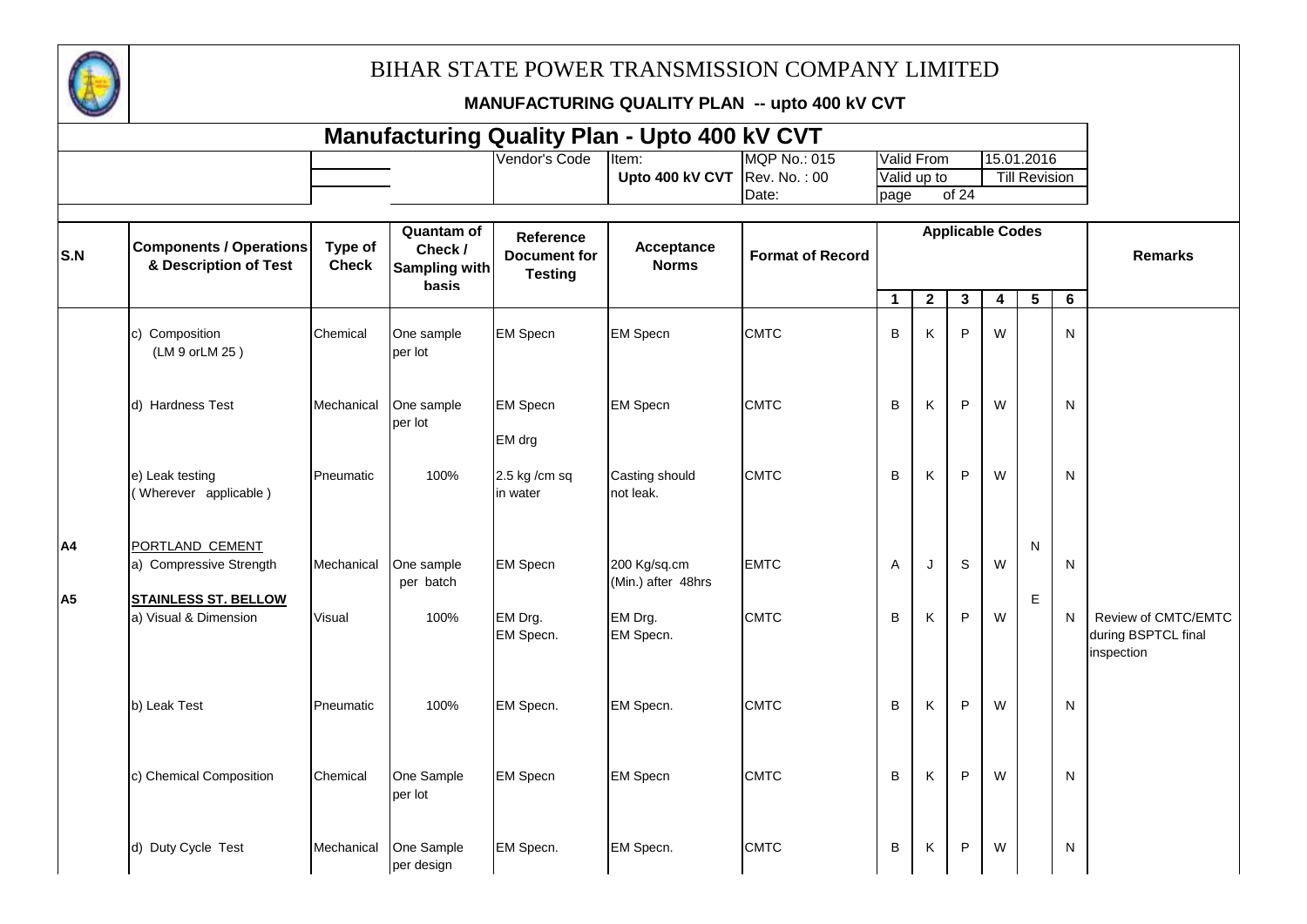

|                |                                                         |                         |                                                        |                                                           | <b>Manufacturing Quality Plan - Upto 400 kV CVT</b> |                         |             |                   |                         |   |                      |   |                                            |
|----------------|---------------------------------------------------------|-------------------------|--------------------------------------------------------|-----------------------------------------------------------|-----------------------------------------------------|-------------------------|-------------|-------------------|-------------------------|---|----------------------|---|--------------------------------------------|
|                |                                                         |                         |                                                        | Vendor's Code                                             | Item:                                               | <b>MQP No.: 015</b>     |             | <b>Valid From</b> |                         |   | 15.01.2016           |   |                                            |
|                |                                                         |                         |                                                        |                                                           | Upto 400 kV CVT                                     | Rev. No.: 00            |             | Valid up to       |                         |   | <b>Till Revision</b> |   |                                            |
|                |                                                         |                         |                                                        |                                                           |                                                     | Date:                   | page        |                   | of 24                   |   |                      |   |                                            |
| S.N            | <b>Components / Operations</b><br>& Description of Test | Type of<br><b>Check</b> | <b>Quantam of</b><br>Check /<br>Sampling with<br>basis | <b>Reference</b><br><b>Document for</b><br><b>Testing</b> | Acceptance<br><b>Norms</b>                          | <b>Format of Record</b> |             |                   | <b>Applicable Codes</b> |   |                      |   | <b>Remarks</b>                             |
|                |                                                         |                         |                                                        |                                                           |                                                     |                         | $\mathbf 1$ | $\overline{2}$    | $\mathbf{3}$            | 4 | $5\phantom{.0}$      | 6 |                                            |
|                | e) Sealing Surface Finish                               | Visual                  | One sample<br>per lot                                  | EM Specn.                                                 | EM Specn.                                           | <b>CMTC</b>             | B           | Κ                 | P                       | W |                      | N |                                            |
|                | Rupturing &<br>Springing test                           | Mechanical              | One sample<br>per lot of 20                            | <b>EM Specn</b>                                           | <b>EM Specn</b>                                     | <b>CMTC</b>             | B           | Κ                 | P                       | W |                      | N |                                            |
| A <sub>6</sub> | <b>PORCELAIN HOUSING</b>                                |                         |                                                        |                                                           |                                                     |                         |             |                   |                         |   | E                    |   |                                            |
|                | a) Dimensions                                           | Mechanical              |                                                        | 100% EM approved<br>vendor drg                            | <b>EM</b> approved<br>vendor drg                    | <b>CMTC</b>             | B           | Κ                 | P                       | W |                      | N | Review of CMTC/EMTC<br>during BSPTCL final |
|                | b) Visual Inspection<br>(Surface defects)               | Visual                  |                                                        | 100% IS:5621                                              | IS:5621                                             | <b>CMTC</b>             | B           | Κ                 | P                       | W |                      | N | inspection                                 |
|                | c) Electrical routine tests                             | Electrical              |                                                        | 100% IS:5621<br>35 KV (min.)                              | IS:5621<br>35 KV (min.)                             | <b>CMTC</b>             | B           | Κ                 | P                       | W |                      | N |                                            |
|                | d) Porosity test                                        | Mechanical              | One sample<br>per lot                                  | IS:5621                                                   | IS:5621                                             | <b>CMTC</b>             | B           | Κ                 | P                       | W |                      | N |                                            |
|                | e) Temperature Cycle Test                               | Electrical              | One Sample<br>per lot                                  | IS: 5621                                                  | IS: 5621                                            | <b>CMTC</b>             | B           | K                 | P                       | W |                      | N |                                            |
|                | f) Creepage distance,<br>Parallelity                    | Mechanical              | One Sample<br>per lot                                  | <b>EM Drg</b>                                             | <b>EM Drg</b>                                       | <b>CMTC</b>             | B           | Κ                 | P                       | W |                      | N |                                            |
|                | g) Finish of Sealing                                    | Mechanical              |                                                        | 100% EM drg.                                              | EM drg.                                             | <b>CMTC</b>             | B           | Κ                 | P                       | W |                      | N |                                            |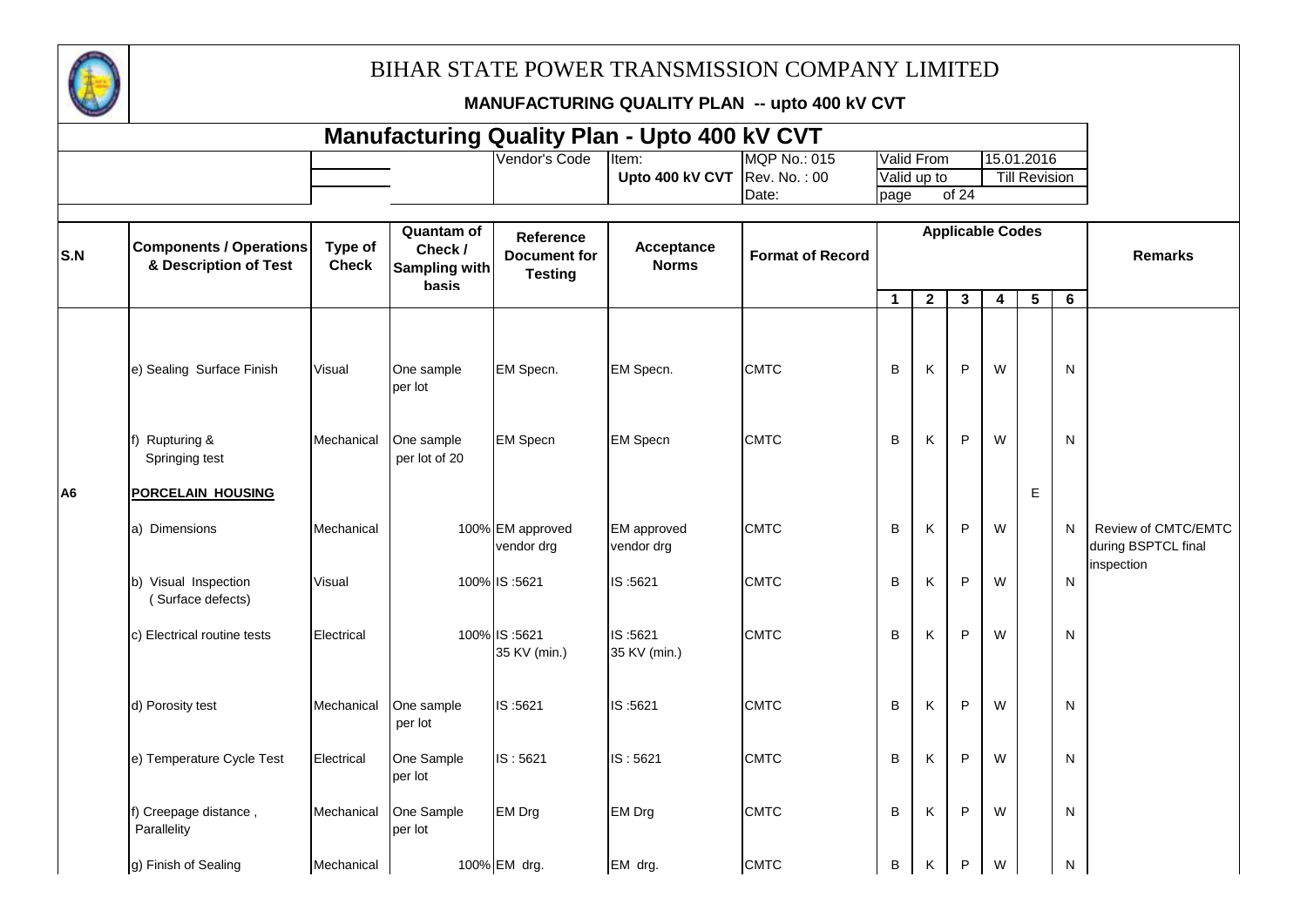

|                |                                                         |                         |                                                              |                                                           | <b>Manufacturing Quality Plan - Upto 400 kV CVT</b> |                         |              |              |                         |   |                      |              |                                                          |
|----------------|---------------------------------------------------------|-------------------------|--------------------------------------------------------------|-----------------------------------------------------------|-----------------------------------------------------|-------------------------|--------------|--------------|-------------------------|---|----------------------|--------------|----------------------------------------------------------|
|                |                                                         |                         |                                                              | Vendor's Code                                             | Item:                                               | <b>MQP No.: 015</b>     |              | Valid From   |                         |   | 15.01.2016           |              |                                                          |
|                |                                                         |                         |                                                              |                                                           | Upto 400 kV CVT $\vert$ Rev. No.: 00                |                         |              | Valid up to  |                         |   | <b>Till Revision</b> |              |                                                          |
|                |                                                         |                         |                                                              |                                                           |                                                     | Date:                   | page         |              | of 24                   |   |                      |              |                                                          |
| S.N            | <b>Components / Operations</b><br>& Description of Test | Type of<br><b>Check</b> | Quantam of<br>Check /<br>Sampling with<br><b>basis</b>       | <b>Reference</b><br><b>Document for</b><br><b>Testing</b> | Acceptance<br><b>Norms</b>                          | <b>Format of Record</b> |              |              | <b>Applicable Codes</b> |   |                      |              | <b>Remarks</b>                                           |
|                |                                                         |                         |                                                              |                                                           |                                                     |                         | $\mathbf{1}$ | $\mathbf{2}$ | $\mathbf{3}$            | 4 | 5 <sup>5</sup>       | 6            |                                                          |
|                | <b>Surfaces</b>                                         |                         |                                                              |                                                           |                                                     |                         |              |              |                         |   |                      |              |                                                          |
|                | h) Internal pressure test                               | Hydraulic               |                                                              | 100% EM approved<br>vendor drg                            | <b>EM</b> approved<br>vendor drg                    | <b>CMTC</b>             | В            | K            | P                       | W |                      | N            |                                                          |
|                | i) Beam / bend test                                     | Mechanical              |                                                              | 100% EM approved<br>vendor drg                            | <b>EM</b> approved<br>vendor drg                    | <b>CMTC</b>             | B            | Κ            | ${\sf P}$               | W |                      | N            |                                                          |
| A7             | <b>C- CORE FOR INDUCTOR</b><br>A) Electrical            | Electrical              | 100%                                                         |                                                           |                                                     | <b>CMTC</b>             | B            | K            | P                       | W | N                    | $\mathsf{N}$ |                                                          |
|                |                                                         |                         |                                                              |                                                           |                                                     |                         |              |              |                         |   |                      |              |                                                          |
| A8             | <b>RESISTORS</b><br>A) Electrical resistance            | Electrical              | 100%                                                         | EM drg                                                    | EM drg                                              | <b>CMTC</b>             | B            | K            | P                       | W | N                    | N            | Review of CMTC/EMTC<br>during BSPTCL final<br>inspection |
|                | b) Temperature rise test                                | Electrical              | Done by EM<br>to verify only<br>at the time of<br>new design | EM drg                                                    | EM drg                                              | <b>EMTC</b>             | Α            | J            | S                       | W | N.                   | $\mathsf{N}$ |                                                          |
| A <sub>9</sub> | <b>VARISTOR</b>                                         |                         |                                                              |                                                           |                                                     |                         |              |              |                         |   |                      |              |                                                          |
|                | a) Electrical routine tests                             | Electrical              | 100%                                                         | EM spec.                                                  | EM spec.                                            | <b>EM Record:</b>       | Α            | J            | $\mathbb S$             | W | N.                   | N            |                                                          |
| A10            | <b>MV TAP INSULATOR</b>                                 |                         |                                                              |                                                           |                                                     |                         |              |              |                         |   |                      |              |                                                          |
|                | a) Dimensions                                           | Physical                | 100%                                                         | EM drg                                                    | EM drg                                              | <b>CMTC</b>             | В            | Κ            | ${\sf P}$               | W | E                    | N            |                                                          |
| A11            | <b>FABRICATED TANK (EMU)</b>                            |                         |                                                              |                                                           |                                                     |                         |              |              |                         |   |                      |              |                                                          |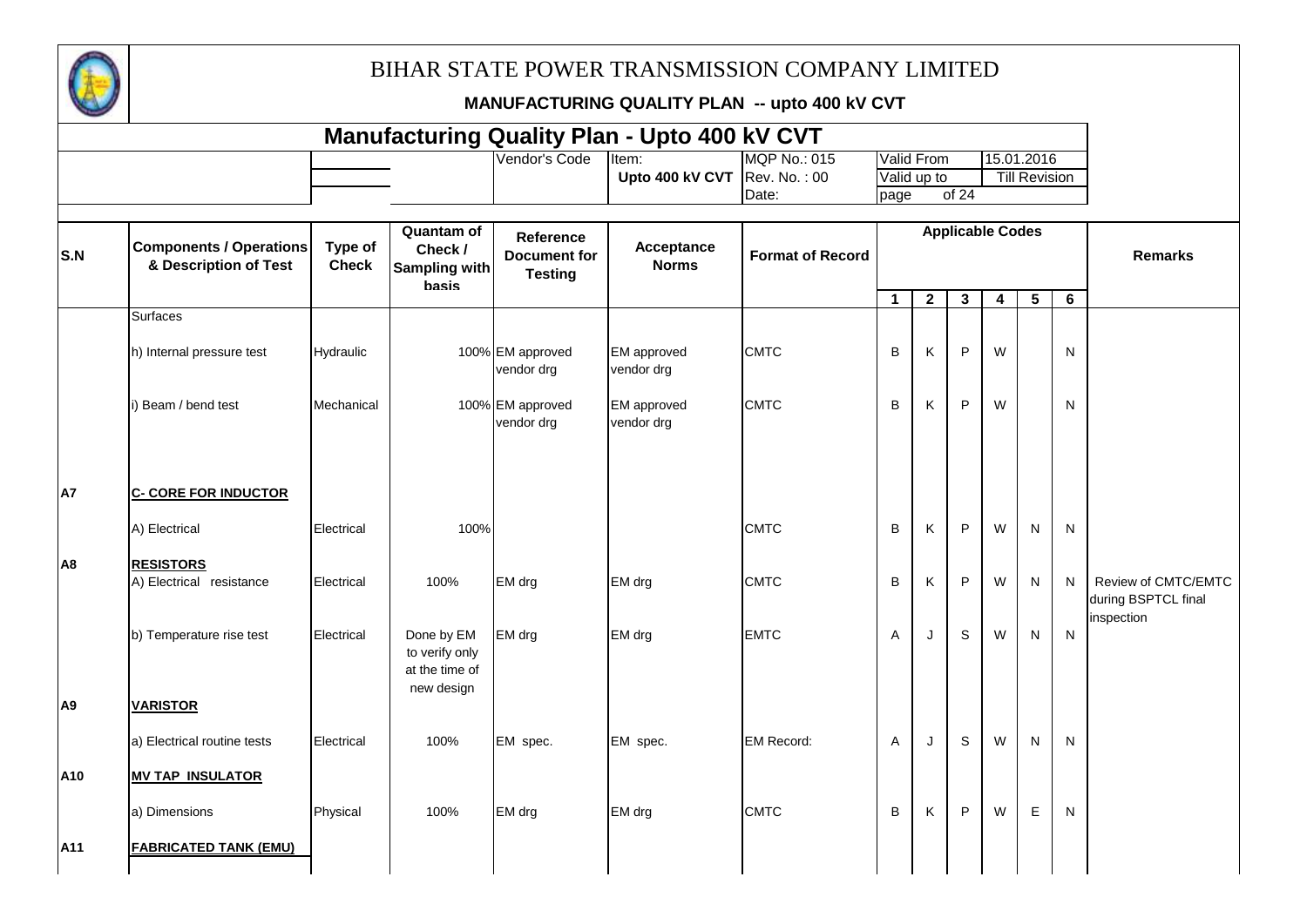

| <b>Manufacturing Quality Plan - Upto 400 kV CVT</b><br>Valid From<br>15.01.2016 |                                                                               |                         |                                                               |                                                    |                            |                         |                |                         |                         |                |                      |                |                                                          |
|---------------------------------------------------------------------------------|-------------------------------------------------------------------------------|-------------------------|---------------------------------------------------------------|----------------------------------------------------|----------------------------|-------------------------|----------------|-------------------------|-------------------------|----------------|----------------------|----------------|----------------------------------------------------------|
|                                                                                 |                                                                               |                         |                                                               | Vendor's Code                                      | Item:                      | <b>MQP No.: 015</b>     |                |                         |                         |                |                      |                |                                                          |
|                                                                                 |                                                                               |                         |                                                               |                                                    | Upto 400 kV CVT            | Rev. No.: 00            |                | Valid up to             |                         |                | <b>Till Revision</b> |                |                                                          |
|                                                                                 |                                                                               |                         |                                                               |                                                    |                            | Date:                   | page           |                         | of 24                   |                |                      |                |                                                          |
| S.N                                                                             | <b>Components / Operations</b><br>& Description of Test                       | Type of<br><b>Check</b> | <b>Quantam of</b><br>Check /<br><b>Sampling with</b><br>basis | Reference<br><b>Document for</b><br><b>Testing</b> | Acceptance<br><b>Norms</b> | <b>Format of Record</b> |                |                         | <b>Applicable Codes</b> |                |                      |                | <b>Remarks</b>                                           |
|                                                                                 |                                                                               |                         |                                                               |                                                    |                            |                         | $\mathbf{1}$   | $\mathbf{2}$            | $\mathbf 3$             | 4              | $5\phantom{.0}$      | 6              |                                                          |
|                                                                                 | a) Dimensions                                                                 | Physical                | 100%                                                          | EM drg.                                            | EM drg.                    | <b>CMTC</b>             | $\overline{B}$ | $\overline{\mathsf{K}}$ | $\overline{P}$          | $\overline{W}$ | Е                    | $\overline{N}$ |                                                          |
|                                                                                 | b) Leak Test                                                                  | Pneumatic               | 100%                                                          | EM Drg                                             | Tank should not<br>leak.   | <b>CMTC</b>             | B              | Κ                       | $\mathsf{P}$            | W              |                      | $\mathsf{N}$   |                                                          |
|                                                                                 | c) Test fo HDG<br>(As per contract)<br>c-1) Coating thickness<br>of HDG/Paint | Chemical                | One Sample<br>per lot                                         | EM Drg                                             | EM Drg                     | <b>CMTC</b>             | B              | Κ                       | $\mathsf{P}$            | W              |                      | N              |                                                          |
| A12                                                                             | <b>O RINGS/ GASKETS</b>                                                       |                         |                                                               |                                                    |                            |                         |                |                         |                         |                | $\mathsf E$          |                |                                                          |
|                                                                                 | a) Finish                                                                     | Visual                  |                                                               | <b>EM Specn</b>                                    | <b>EM Specn</b>            | <b>CMTC</b>             | B              | Κ                       | P                       | W              |                      | N              |                                                          |
|                                                                                 | b) Shore Hardness                                                             | Mechanical              |                                                               | <b>EM Specn</b>                                    | <b>EM Specn</b>            | <b>CMTC</b>             | B              | Κ                       | $\mathsf{P}$            | W              |                      | $\overline{N}$ | Review of CMTC/EMTC<br>during BSPTCL final<br>inspection |
|                                                                                 | c) Dimensions                                                                 | Mechanical              |                                                               | <b>EM Specn</b>                                    | <b>EM Specn</b>            | <b>CMTC</b>             | B              | Κ                       | $\mathsf{P}$            | W              |                      | N              |                                                          |
|                                                                                 |                                                                               |                         |                                                               |                                                    |                            |                         |                |                         |                         |                |                      |                |                                                          |
|                                                                                 | d) Heat Ageing Test                                                           | Thermal                 |                                                               | <b>EM Specn</b>                                    | <b>EM Specn</b>            | <b>CMTC</b>             | B              | Κ                       | $\mathsf{P}$            | W              |                      | N              |                                                          |
|                                                                                 | e) Compression Set                                                            | Mechanical              |                                                               | <b>EM Specn</b>                                    | <b>EM Specn</b>            | <b>CMTC</b>             | B              | Κ                       | P                       | ${\sf W}$      |                      | N              |                                                          |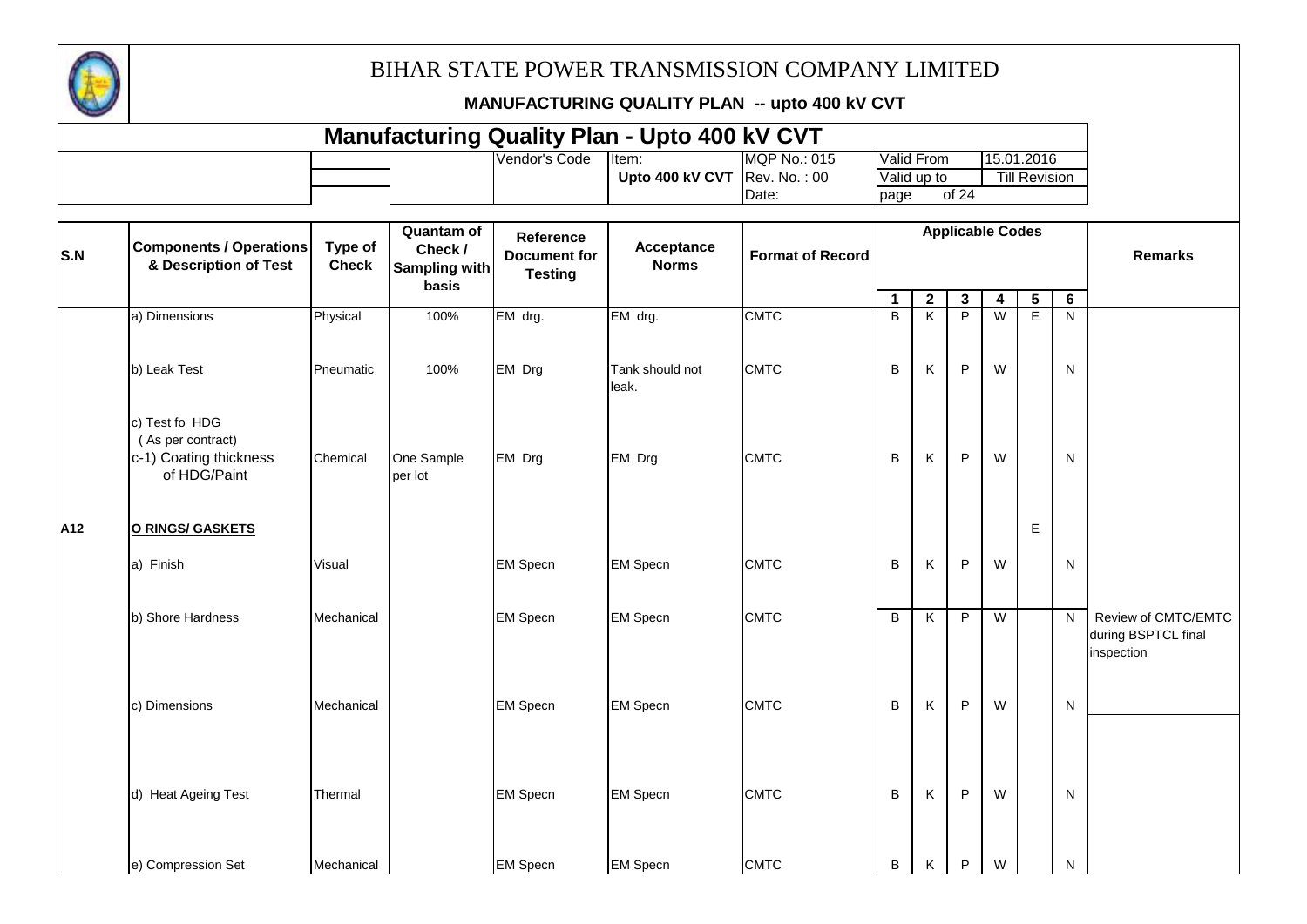

|                 |                                                         |                          |                                                        |                                                           | <b>Manufacturing Quality Plan - Upto 400 kV CVT</b> |                            |             |              |        |                         |                      |              |                     |
|-----------------|---------------------------------------------------------|--------------------------|--------------------------------------------------------|-----------------------------------------------------------|-----------------------------------------------------|----------------------------|-------------|--------------|--------|-------------------------|----------------------|--------------|---------------------|
|                 |                                                         |                          |                                                        | Vendor's Code                                             | Item:                                               | <b>MQP No.: 015</b>        | Valid From  |              |        |                         | 15.01.2016           |              |                     |
|                 |                                                         |                          |                                                        |                                                           | Upto 400 kV CVT                                     | Rev. No.: 00               | Valid up to |              |        |                         | <b>Till Revision</b> |              |                     |
|                 |                                                         |                          |                                                        |                                                           |                                                     | Date:                      | page        |              | of 24  |                         |                      |              |                     |
| S.N             | <b>Components / Operations</b><br>& Description of Test | Type of<br><b>Check</b>  | <b>Quantam of</b><br>Check /<br>Sampling with<br>basis | <b>Reference</b><br><b>Document for</b><br><b>Testing</b> | Acceptance<br><b>Norms</b>                          | <b>Format of Record</b>    |             |              |        | <b>Applicable Codes</b> |                      |              | <b>Remarks</b>      |
|                 |                                                         |                          |                                                        |                                                           |                                                     |                            | $\mathbf 1$ | $\mathbf{2}$ | 3      | 4                       | $5\phantom{.0}$      | 6            |                     |
|                 | f) Elongation<br>g) Tensile Strength                    | Mechanical<br>Mechanical |                                                        | <b>EM Specn</b><br><b>EM Specn</b>                        | <b>EM Specn</b><br><b>EM Specn</b>                  | <b>CMTC</b><br><b>CMTC</b> | В<br>В      | Κ<br>Κ       | P<br>P | W<br>W                  |                      | N<br>N       |                     |
|                 |                                                         |                          |                                                        |                                                           |                                                     |                            |             |              |        |                         |                      |              |                     |
| A <sub>13</sub> | <b>Transformer oil</b>                                  |                          |                                                        |                                                           |                                                     |                            |             |              |        |                         | E.                   |              |                     |
| la              | Appearance                                              | Visual                   | One sample per<br>lot                                  | EM Spec. /<br>IEC60296                                    | EM Specn/ IS:335<br>IEC60296                        | <b>CMTC</b>                | В           | Κ            | P      | W                       |                      | $\mathsf{N}$ | Review of CMTC/EMTC |
| b               | Density at 20°C (g/cc) (Max.)                           | Physical                 | One sample per<br>lot                                  | EM Specn/ IS:335<br>IEC60296                              | EM Specn / IS:335<br>IEC60296                       | <b>CMTC</b>                | B           | K            | P      | W                       |                      | N.           | during BSPTCL final |
| <b>c</b>        | Viscosity CST at 27°C, at<br>40°C and at -15°C          | Physical                 | One sample per<br>lot                                  | EM Specn/ IS:335<br>IEC60296                              | EM Specn/ IS:335<br>IEC60296                        | <b>CMTC</b>                | В           | Κ            | P      | W                       |                      | N            | inspection          |
| $\mathsf{d}$    | Interfacial tension at 27°C<br>(Min.)                   | Physical                 | One sample per<br>lot                                  | EM Specn/ IS:335<br>IEC60296                              | EM Specn/ IS:335<br>IEC60296                        | <b>CMTC</b>                | B           | K            | P      | W                       |                      | N            |                     |
| le              | Flash Point (Min.)                                      | Chemical                 | One sample per<br>lot                                  | EM Specn/ IS:335<br><b>IEC60296</b>                       | EM Specn/ IS:335<br>IEC60296                        | <b>CMTC</b>                | B           | K            | P      | W                       |                      | N            |                     |
| f               | Pour Point (Max.)                                       | Physical                 | One sample per<br>lot                                  | EM Spec. /.IS:335<br>IEC60296                             | EM Specn/ IS:335<br>IEC60296                        | <b>CMTC</b>                | В           | Κ            | P      | W                       |                      | N            |                     |
| g               | Neutralization Value (Max.)                             |                          | One sample per<br>lot                                  | EM Spec. No./<br>IS:335 IEC60296                          | EM Specn/ IS:335<br>IEC60296                        | <b>CMTC</b>                | В           | Κ            | P      | W                       |                      | N            |                     |
| h               | Corrosive Sulphur                                       | Chemical                 | One sample per<br>lot                                  | EM Specn/ IS:335<br>IEC60296                              | EM Specn/ IS:335<br>IEC60296                        | <b>CMTC</b>                | B           | K            | P      | W                       |                      | N            |                     |
|                 | Electric Strength (Min.) BDV                            | Electrical               | One sample per<br>lot                                  | EM Spec. /IS:335<br>IEC60296                              | EM Spec. / IS:335<br>IEC60296                       | <b>CMTC</b>                | B           | K            | P      | W                       |                      | N            |                     |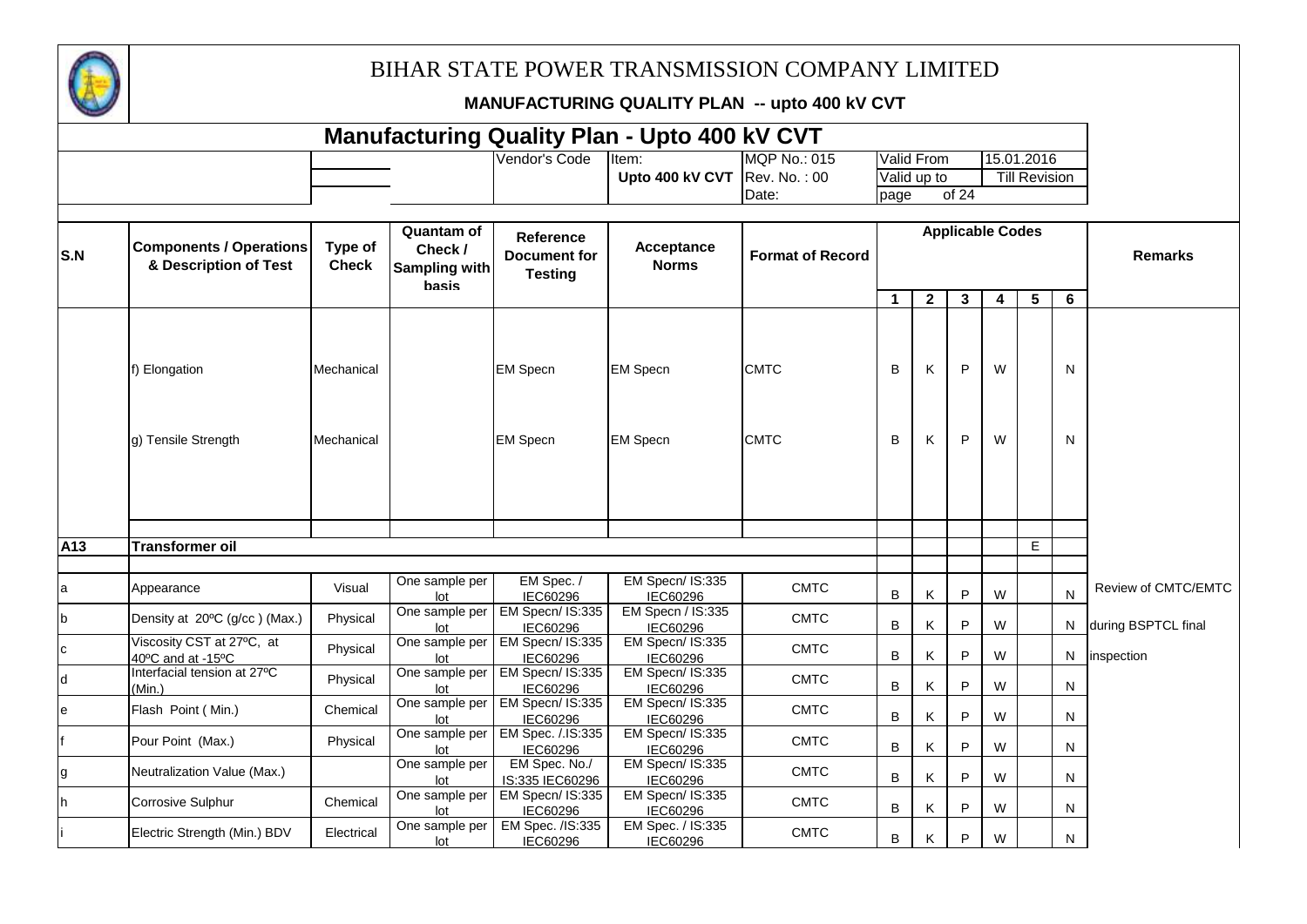

| <b>Manufacturing Quality Plan - Upto 400 kV CVT</b><br>15.01.2016<br>Valid From |                                                                              |                         |                                                               |                                                    |                                          |                         |             |              |              |                         |                      |   |                |
|---------------------------------------------------------------------------------|------------------------------------------------------------------------------|-------------------------|---------------------------------------------------------------|----------------------------------------------------|------------------------------------------|-------------------------|-------------|--------------|--------------|-------------------------|----------------------|---|----------------|
|                                                                                 |                                                                              |                         |                                                               | Vendor's Code                                      | Item:                                    | <b>MQP No.: 015</b>     |             |              |              |                         |                      |   |                |
|                                                                                 |                                                                              |                         |                                                               |                                                    | Upto 400 kV CVT                          | Rev. No.: 00            |             | Valid up to  |              |                         | <b>Till Revision</b> |   |                |
|                                                                                 |                                                                              |                         |                                                               |                                                    |                                          | Date:                   | page        |              | of 24        |                         |                      |   |                |
|                                                                                 |                                                                              |                         |                                                               |                                                    |                                          |                         |             |              |              |                         |                      |   |                |
| S.N                                                                             | <b>Components / Operations</b><br>& Description of Test                      | Type of<br><b>Check</b> | <b>Quantam of</b><br>Check /<br><b>Sampling with</b><br>hasis | Reference<br><b>Document for</b><br><b>Testing</b> | Acceptance<br><b>Norms</b>               | <b>Format of Record</b> |             |              |              | <b>Applicable Codes</b> |                      |   | <b>Remarks</b> |
|                                                                                 |                                                                              |                         |                                                               | EM Spec. No.S1-                                    |                                          |                         | $\mathbf 1$ | $\mathbf{2}$ | $\mathbf{3}$ | 4                       | 5                    | 6 |                |
|                                                                                 | i) Dielectric Dissipation Factor<br>at 100°C                                 | Electrical              | One sample per<br>batch                                       | MS 003 IS:335<br>IEC60296                          | EM Spec. No.S1-MS<br>003 IS:335 IEC60296 | <b>CMTC</b>             | В           | Κ            | P            | W                       |                      | N |                |
|                                                                                 | ii) Change in tan delta at 100°C<br>after 2 hrs.                             |                         |                                                               | EM Spec. No.S1-<br>MS 003 IS:335<br>IEC60296       | EM Spec. No.S1-MS<br>003 IS:335 IEC60296 | <b>CMTC</b>             | В           | Κ            | $\sf P$      | W                       |                      | N |                |
| $\mathsf k$                                                                     | <b>Specific Resistance</b>                                                   |                         |                                                               | EM SpecnS1-MS<br>003 / IEC 60296                   | EM SpecnS1-MS 003<br>/ IEC 60296         | <b>CMTC</b>             | B           | Κ            | P            | W                       |                      | N |                |
|                                                                                 | Oil Characteristics after<br>oxidation Stability test (164 hrs.<br>at 100°C) | Chemical                |                                                               | EM SpecnS1-MS<br>003 / IEC 60296                   | EM SpecnS1-MS 003<br>/ IEC 60296         | <b>CMTC</b>             | В           | Κ            | P            | W                       |                      | N |                |
|                                                                                 | i) Neutralisation                                                            |                         |                                                               |                                                    |                                          |                         |             |              |              |                         |                      |   |                |
|                                                                                 | ii) Total sludge                                                             |                         |                                                               |                                                    |                                          |                         |             |              |              |                         |                      |   |                |
|                                                                                 | ii) Tan delta at 90°C Max.                                                   |                         |                                                               |                                                    |                                          |                         |             |              |              |                         |                      |   |                |
|                                                                                 | iv) IFT N/M Min.                                                             |                         |                                                               |                                                    |                                          |                         |             |              |              |                         |                      |   |                |
| m                                                                               | Oil Characteristics after<br>accelerated Ageing                              |                         |                                                               | EM Specn/ IEC<br>60296                             | EM Specn / IEC<br>60296                  | <b>CMTC</b>             | B           | Κ            | P            | W                       |                      | N |                |
|                                                                                 | i) Tan Delta at 90°C                                                         | Electrical              |                                                               |                                                    |                                          |                         |             |              |              |                         |                      |   |                |
|                                                                                 | ii) Neutralisation Value                                                     |                         |                                                               |                                                    |                                          |                         |             |              |              |                         |                      |   |                |
|                                                                                 | iii) Sludge content                                                          | Physical                |                                                               |                                                    |                                          |                         |             |              |              |                         |                      |   |                |
|                                                                                 | iv) Specific Resistance at 27°C                                              | Electrical              |                                                               |                                                    |                                          |                         |             |              |              |                         |                      |   |                |
|                                                                                 | iv) Specific Resistance at 90°C                                              | Electrical              |                                                               |                                                    |                                          |                         |             |              |              |                         |                      |   |                |
| In.                                                                             | Presence of Oxidation Inhibitor                                              | Physical                |                                                               | EM Specn / IEC<br>60296                            | EM Specn / IEC<br>60296                  | <b>CMTC</b>             | B           | Κ            | P            | W                       |                      | N |                |
|                                                                                 |                                                                              |                         |                                                               |                                                    |                                          |                         |             |              |              |                         |                      |   |                |
|                                                                                 |                                                                              |                         |                                                               |                                                    |                                          |                         |             |              |              |                         |                      |   |                |
| l o                                                                             | Water Content of Untreated &<br>Unfiltered Oil                               | Chemical                |                                                               | EM Specn / IEC<br>60296                            | EM Specn / IEC<br>60296                  | <b>CMTC</b>             | B           | Κ            | $\mathsf{P}$ | W                       |                      | N |                |
| A14                                                                             | <b>Synthetic Oil</b><br>a) Moisture content                                  | Physical                | sample/Lot                                                    | N A                                                | $\leq$ 100 ppm                           | <b>CMTC</b>             | В           | Κ            | P            | W                       | E                    | N |                |
|                                                                                 |                                                                              |                         |                                                               |                                                    |                                          |                         |             |              |              |                         |                      |   |                |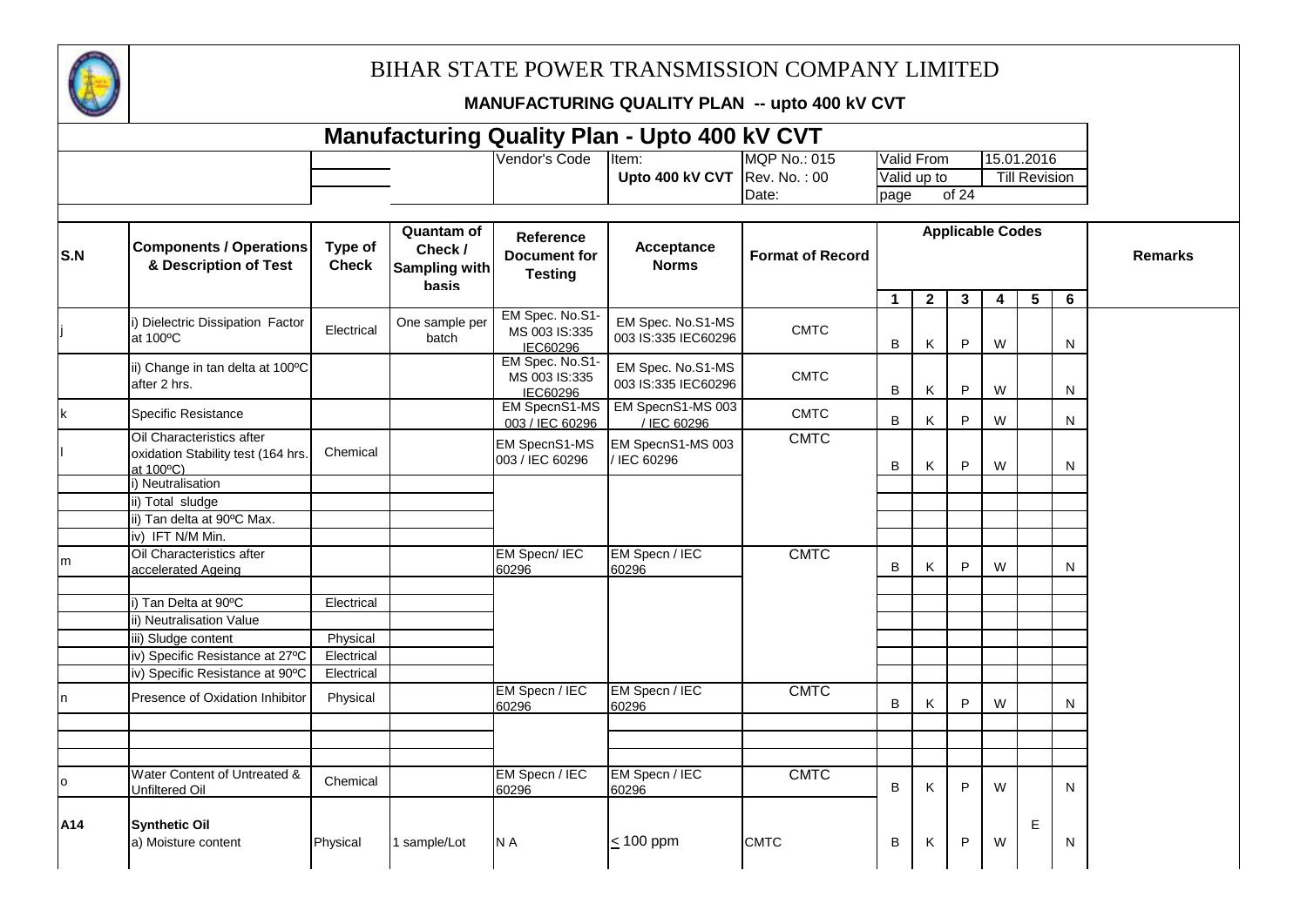

|     |                                                           |                         |                                                        |                                                           | <b>Manufacturing Quality Plan - Upto 400 kV CVT</b> |                         |                   |              |                         |                         |                         |              |                |
|-----|-----------------------------------------------------------|-------------------------|--------------------------------------------------------|-----------------------------------------------------------|-----------------------------------------------------|-------------------------|-------------------|--------------|-------------------------|-------------------------|-------------------------|--------------|----------------|
|     |                                                           |                         |                                                        | Vendor's Code                                             | Item:                                               | MQP No.: 015            | <b>Valid From</b> |              |                         |                         | 15.01.2016              |              |                |
|     |                                                           |                         |                                                        |                                                           | Upto 400 kV CVT                                     | Rev. No.: 00            | Valid up to       |              |                         |                         | <b>Till Revision</b>    |              |                |
|     |                                                           |                         |                                                        |                                                           |                                                     | Date:                   | page              |              | of 24                   |                         |                         |              |                |
| S.N | <b>Components / Operations</b><br>& Description of Test   | Type of<br><b>Check</b> | <b>Quantam of</b><br>Check /<br>Sampling with<br>basis | <b>Reference</b><br><b>Document for</b><br><b>Testing</b> | Acceptance<br><b>Norms</b>                          | <b>Format of Record</b> |                   |              | <b>Applicable Codes</b> |                         |                         |              | <b>Remarks</b> |
|     |                                                           |                         |                                                        |                                                           |                                                     |                         | $\mathbf{1}$      | $\mathbf{2}$ | $\mathbf{3}$            | $\overline{\mathbf{4}}$ | $\overline{\mathbf{5}}$ | 6            |                |
|     | b) Tandelta                                               | Electrical              | 1 sample/Lot                                           | N A                                                       | < 0.004                                             | <b>CMTC</b>             | B                 | Κ            | P                       | W                       |                         | N            |                |
| A15 | <b>COPPER CONDUCTOR</b>                                   |                         |                                                        |                                                           |                                                     |                         |                   |              |                         |                         |                         |              |                |
|     | a) Dimensions                                             | Physical                | 10% of bobbin<br>supply lot                            | EM Specn.<br>IS: 13730 - 34                               | EM Specn.<br>IS: 13730 - 34                         | <b>CMTC</b>             | B                 | Κ            | P                       | W                       | E                       | N            |                |
|     | b) Elongation                                             | Physical                | One sample<br>per lot                                  | EM Specn.<br>IS: 13730 - 34                               | EM Specn.<br>IS: 13730 - 34                         | <b>CMTC</b>             | B                 | κ            | P                       | W                       |                         | N            |                |
|     | c) Visual Check                                           | Visual                  | 10% of bobbin<br>supply lot                            | EM Specn.<br>IS: 13730 - 34                               | EM Specn.<br>IS: 13730 - 34                         | <b>CMTC</b>             | B                 | Κ            | P                       | W                       |                         | N            |                |
|     | d) Resistance                                             | Electrical              | 10% of bobbin<br>supply lot                            | EM Specn.<br>IS: 13730 - 34                               | EM Specn.<br>IS: 13730 - 34                         | <b>CMTC</b>             | B                 | Κ            | P                       | W                       |                         | N            |                |
|     | e) Enamel Covering<br>Flexibility & Adhesion<br>of Enamel | Physical                | One sample<br>per lot                                  | EM Specn.<br>IS: 13730 - 34                               | EM Specn.<br>IS: 13730 - 34                         | <b>CMTC</b>             | B                 | Κ            | P                       | W                       |                         | N            |                |
|     | 1) Mandrel winding, jerk &<br>peel off test               | Physical                | One sample<br>per lot                                  | EM Specn.<br>IS: 13730                                    | EM Specn.<br>IS: 13730                              | <b>CMTC</b>             | B                 | Κ            | P                       | W                       |                         | N            |                |
|     | 2) Cut through test                                       | Physical                | One sample<br>per lot                                  | EM Specn.                                                 | No breakdown in<br>two minutes                      | <b>CMTC</b>             | B                 | Κ            | P                       | W                       |                         | $\mathsf{N}$ |                |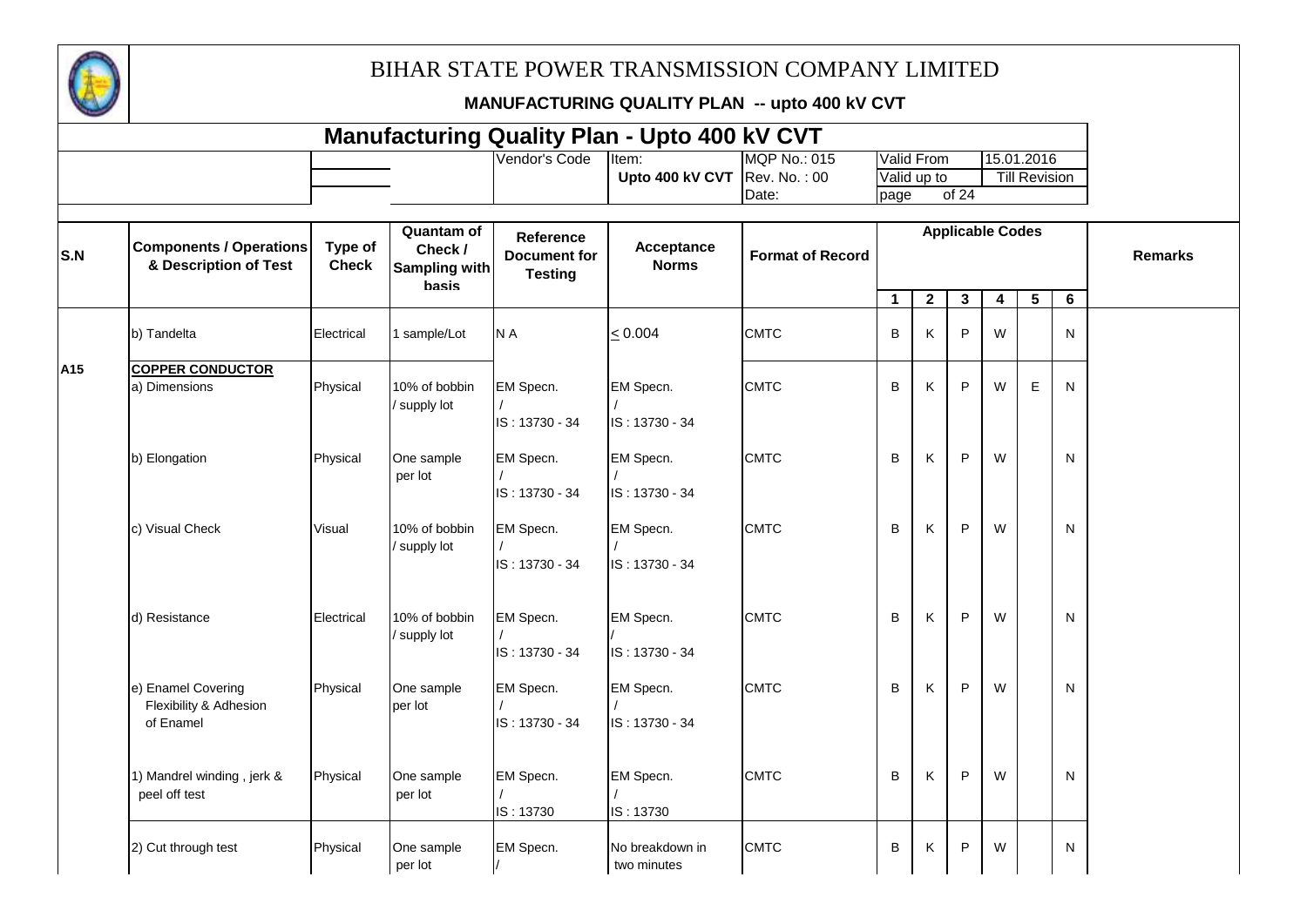

|     |                                                         |                         |                                                        |                                                    | <b>Manufacturing Quality Plan - Upto 400 kV CVT</b> |                         |              |              |                         |                         |                      |                |                |
|-----|---------------------------------------------------------|-------------------------|--------------------------------------------------------|----------------------------------------------------|-----------------------------------------------------|-------------------------|--------------|--------------|-------------------------|-------------------------|----------------------|----------------|----------------|
|     |                                                         |                         |                                                        | Vendor's Code                                      | Item:                                               | <b>MQP No.: 015</b>     |              | Valid From   |                         |                         | 15.01.2016           |                |                |
|     |                                                         |                         |                                                        |                                                    | Upto 400 kV CVT                                     | Rev. No.: 00            |              | Valid up to  |                         |                         | <b>Till Revision</b> |                |                |
|     |                                                         |                         |                                                        |                                                    |                                                     | Date:                   | page         |              | of 24                   |                         |                      |                |                |
|     |                                                         |                         |                                                        |                                                    |                                                     |                         |              |              |                         |                         |                      |                |                |
| S.N | <b>Components / Operations</b><br>& Description of Test | Type of<br><b>Check</b> | Quantam of<br>Check /<br><b>Sampling with</b><br>basis | Reference<br><b>Document for</b><br><b>Testing</b> | Acceptance<br><b>Norms</b>                          | <b>Format of Record</b> |              |              | <b>Applicable Codes</b> |                         |                      |                | <b>Remarks</b> |
|     |                                                         |                         |                                                        |                                                    |                                                     |                         | $\mathbf{1}$ | $\mathbf{2}$ | $\overline{\mathbf{3}}$ | $\overline{\mathbf{4}}$ | $\overline{5}$       | $6\phantom{1}$ |                |
|     |                                                         |                         |                                                        | IS: 13730 - 34                                     | IS: 13730 - 34                                      |                         |              |              |                         |                         |                      |                |                |
|     | 3) Springback                                           | Physical                | One sample<br>per lot                                  | EM Specn.<br>IS: 13730 - 34                        | EM Specn.<br>IS: 13730 - 34                         | <b>CMTC</b>             | B            | Κ            | P                       | W                       |                      | N              |                |
|     |                                                         |                         |                                                        |                                                    |                                                     |                         |              |              |                         |                         |                      |                |                |
|     | 4) Heat shock test                                      | Thermal                 | One sample                                             | EM Specn.                                          | Free from cracks                                    | <b>CMTC</b>             | B            | Κ            | P                       | W                       |                      | N              |                |
|     |                                                         |                         | per lot                                                | IS: 13730 - 34                                     | after keeping<br>for 30 minutes<br>at 175-180 deg C |                         |              |              |                         |                         |                      |                |                |
|     | 5) Break down voltage                                   | Electrical              | One sample<br>per lot                                  | EM Specn.<br>IS: 13730 - 34                        | EM Specn.                                           | <b>CMTC</b>             | B            | Κ            | P                       | W                       |                      | N              |                |
|     |                                                         |                         |                                                        |                                                    | IS: 13730 - 34                                      |                         |              |              |                         |                         |                      |                |                |
|     | 6) Solvent Test                                         | Chemical                | One sample<br>per lot                                  | EM Specn.                                          | EM Specn.                                           | <b>CMTC</b>             | B            | Κ            | P                       | W                       |                      | N              |                |
|     |                                                         |                         |                                                        | IS: 13730 - 34                                     | IS: 13730 - 34                                      |                         |              |              |                         |                         |                      |                |                |
|     | 7) Continuity of covering                               | Electrical              | One sample                                             | EM Specn.                                          | EM Specn.                                           | <b>CMTC</b>             | B            | Κ            | P                       | W                       |                      | N              |                |
|     |                                                         |                         | per lot                                                | IS: 13730 - 34                                     | IS: 13730 - 34                                      |                         |              |              |                         |                         |                      |                |                |
| A16 | <b>PRESS BOARD AND</b><br><b>PRESS PAPER</b>            |                         |                                                        |                                                    |                                                     |                         |              |              |                         |                         | E                    |                |                |
|     | Density , Thick., Tensile                               | Physical                | One sample                                             | IS 8570/ IS 1576                                   | IS 8570/ IS 1576                                    | <b>CMTC</b>             | B            | K.           | P                       | W                       |                      | N              |                |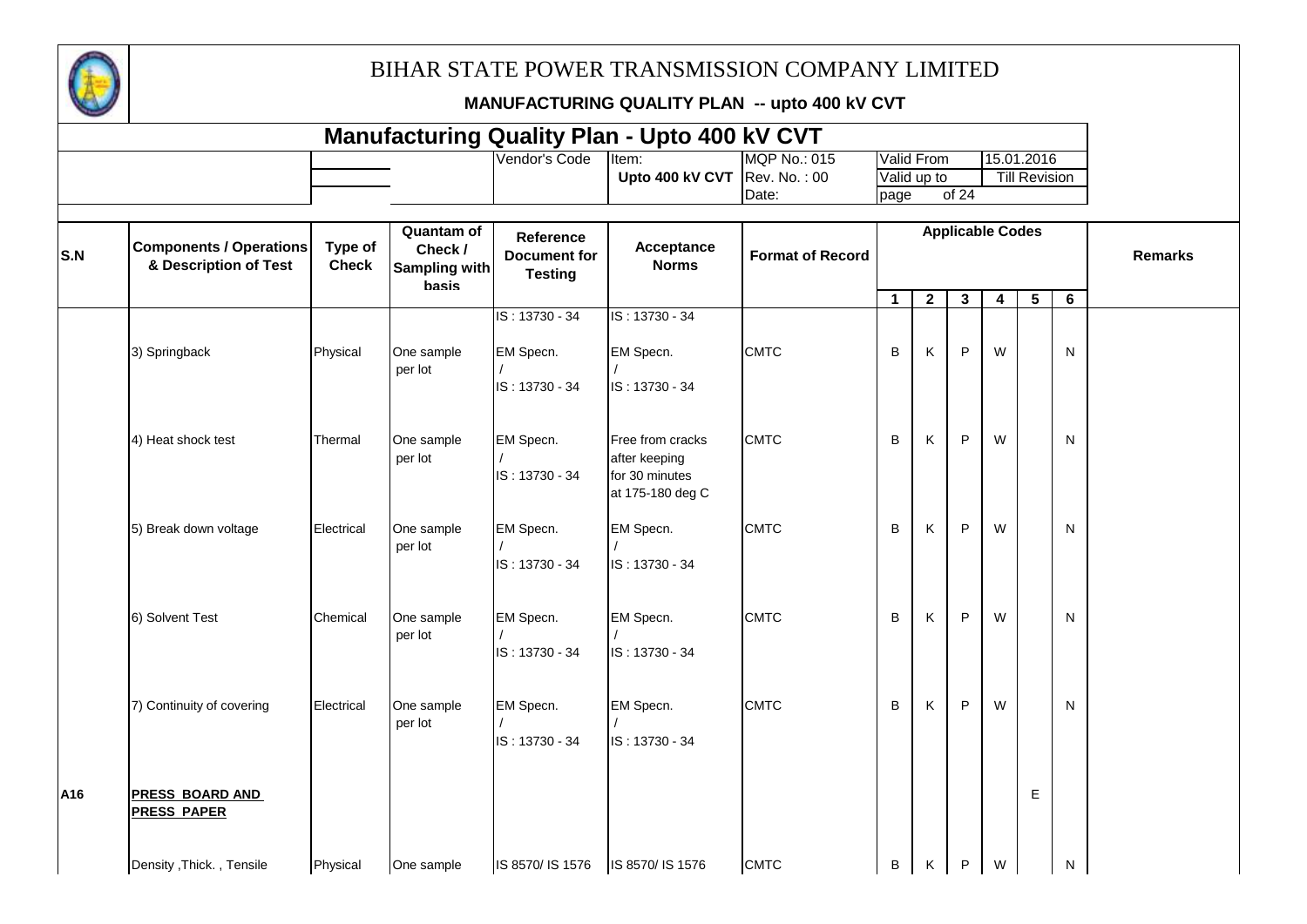

|     |                                                                 |                         |                                                                               |                                                           | <b>Manufacturing Quality Plan - Upto 400 kV CVT</b> |                              |              |                           |                         |   |                                    |   |                |
|-----|-----------------------------------------------------------------|-------------------------|-------------------------------------------------------------------------------|-----------------------------------------------------------|-----------------------------------------------------|------------------------------|--------------|---------------------------|-------------------------|---|------------------------------------|---|----------------|
|     |                                                                 |                         |                                                                               | Vendor's Code                                             | Item:<br>Upto 400 kV CVT $\vert$ Rev. No.: 00       | <b>MQP No.: 015</b><br>Date: | page         | Valid From<br>Valid up to | of 24                   |   | 15.01.2016<br><b>Till Revision</b> |   |                |
| S.N | <b>Components / Operations</b><br>& Description of Test         | Type of<br><b>Check</b> | Quantam of<br>Check /<br><b>Sampling with</b><br><b>basis</b>                 | <b>Reference</b><br><b>Document for</b><br><b>Testing</b> | Acceptance<br><b>Norms</b>                          | <b>Format of Record</b>      |              |                           | <b>Applicable Codes</b> |   |                                    |   | <b>Remarks</b> |
|     | Test, Oil absorption &<br>braekdown Voltage                     | Electrical              | per lot                                                                       |                                                           |                                                     |                              | $\mathbf{1}$ | $\overline{2}$            | $\mathbf{3}$            | 4 | 5 <sup>5</sup>                     | 6 |                |
| A17 | <b>TERMINAL CONNECTOR</b><br>(If applicable as<br>per contract) |                         |                                                                               |                                                           |                                                     |                              |              |                           |                         |   | $\mathsf E$                        |   |                |
|     | a) Dimensions                                                   | Physical                | IS 5561/<br>nearest whole<br>number to 1%<br>of the batch<br>offered per type | IS 5561 /<br>Apprd. drawing                               | IS 5561 /<br>Apprd. drawing                         | <b>CMTC</b>                  | B            | Κ                         | P                       | W |                                    | N |                |
|     | b)Tensile test                                                  | Physical                | IS 5561/<br>nearest whole<br>number to 1%<br>of the batch<br>offered per type | IS 5561 /<br>Apprd. drawing                               | IS 5561 /<br>Apprd. drawing                         | <b>CMTC</b>                  | B            | K                         | P                       | W |                                    | N |                |
|     | c) Resistance Test                                              | Electrical              | IS 5561/<br>nearest whole<br>number to 1%<br>of the batch<br>offered per type | IS 5561 /<br>Apprd. drawing                               | IS 5561 /<br>Apprd. drawing                         | <b>CMTC</b>                  | В            | K                         | $\sf P$                 | W |                                    | N |                |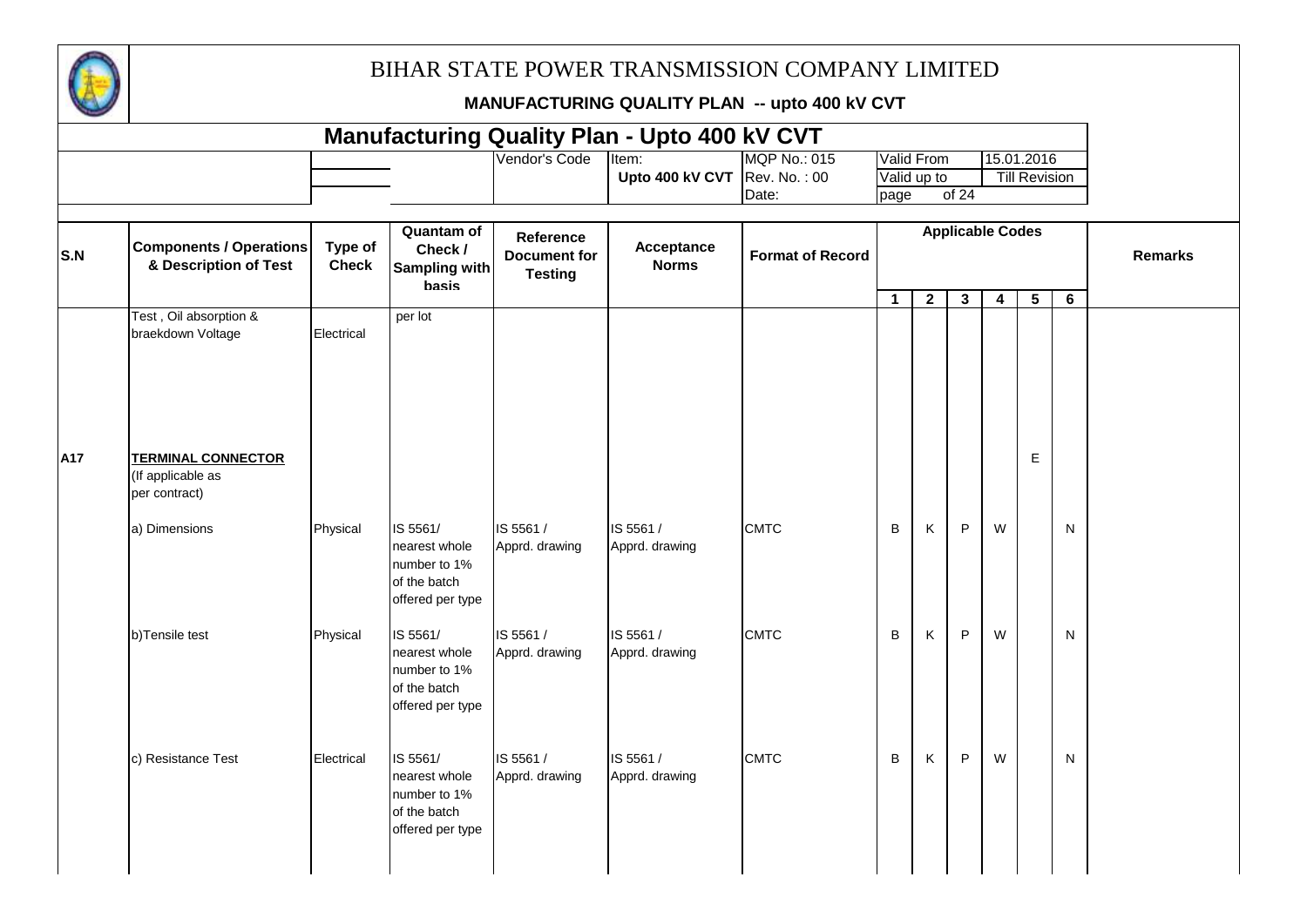

|     |                                                                     |                         |                                                                               |                                                    | <b>Manufacturing Quality Plan - Upto 400 kV CVT</b>                                 |                         |              |                         |                         |                         |                      |   |                |
|-----|---------------------------------------------------------------------|-------------------------|-------------------------------------------------------------------------------|----------------------------------------------------|-------------------------------------------------------------------------------------|-------------------------|--------------|-------------------------|-------------------------|-------------------------|----------------------|---|----------------|
|     |                                                                     |                         |                                                                               | Vendor's Code                                      | Item:                                                                               | <b>MQP No.: 015</b>     |              | Valid From              |                         |                         | 15.01.2016           |   |                |
|     |                                                                     |                         |                                                                               |                                                    | Upto 400 kV CVT                                                                     | Rev. No.: 00            |              | Valid up to             |                         |                         | <b>Till Revision</b> |   |                |
|     |                                                                     |                         |                                                                               |                                                    |                                                                                     | Date:                   | page         |                         | of 24                   |                         |                      |   |                |
| S.N | <b>Components / Operations</b><br>& Description of Test             | Type of<br><b>Check</b> | <b>Quantam of</b><br>Check /<br>Sampling with<br>basis                        | Reference<br><b>Document for</b><br><b>Testing</b> | Acceptance<br><b>Norms</b>                                                          | <b>Format of Record</b> |              |                         | <b>Applicable Codes</b> |                         |                      |   | <b>Remarks</b> |
|     |                                                                     |                         |                                                                               |                                                    |                                                                                     |                         | $\mathbf{1}$ | $\mathbf{2}$            | $\mathbf{3}$            | $\overline{\mathbf{4}}$ | $5\phantom{.0}$      | 6 |                |
|     | d) Composition                                                      | Chemical                | One sample<br>per lot per type                                                | IS 5561 / IS 617                                   | IS 5561 / IS 617                                                                    | <b>CMTC</b>             | B            | $\overline{\mathsf{K}}$ | $\overline{P}$          | $\overline{W}$          |                      | N |                |
|     | e) Verification of type test<br>approval from<br><b>BSPTCL Engg</b> |                         | One sample<br>per type                                                        | IS 5561 /<br>Approved drg                          | IS 5561 /<br>Approved drg                                                           | <b>CMTC</b>             | B            | K                       | P                       | W                       |                      | N |                |
|     | f) Galvanisation test for<br>hardwares                              | Physical                | IS 5561/<br>nearest whole<br>number to 1%<br>of the batch<br>offered per type | IS 5561 /<br>Approved drg<br>IS 2629/IS2633        | IS 5561 /<br>Approved drg<br>IS 2629/IS2633                                         | <b>CMTC</b>             | B            | Κ                       | P                       | W                       |                      | N |                |
|     | i) Mass of coating                                                  | Physical                | <b>IS 1367</b>                                                                | IS 1367                                            | IS 1367 /<br>Min 300 gm/sq m<br>(43 microns)<br>Average 375 gm/sq.m<br>(54 microns) | <b>CMTC</b>             | B            | K                       | P                       | W                       |                      | N |                |
|     | ii) Uniformity of Zinc coating                                      | Physical                | IS 1367                                                                       | IS 1367 / IS 2633                                  | IS 1367 / IS 2633                                                                   | <b>CMTC</b>             | B            | K                       | P                       | W                       |                      | N |                |
|     | iii) Adhesion                                                       | Physical                | IS 1367                                                                       | IS 1367 / IS 2633                                  | IS 1367 / IS 2633                                                                   | <b>CMTC</b>             | B            | K                       | P                       | W                       |                      | N |                |
|     | iv) Verification of make                                            | Visual                  | IS 1367                                                                       | <b>EM Specification</b>                            | <b>EM Specification</b>                                                             | <b>CMTC</b>             | B            | K                       | P                       | W                       |                      | N |                |
| A18 | <b>TERMINAL BLOCKS</b>                                              |                         |                                                                               |                                                    |                                                                                     |                         |              |                         |                         |                         |                      |   |                |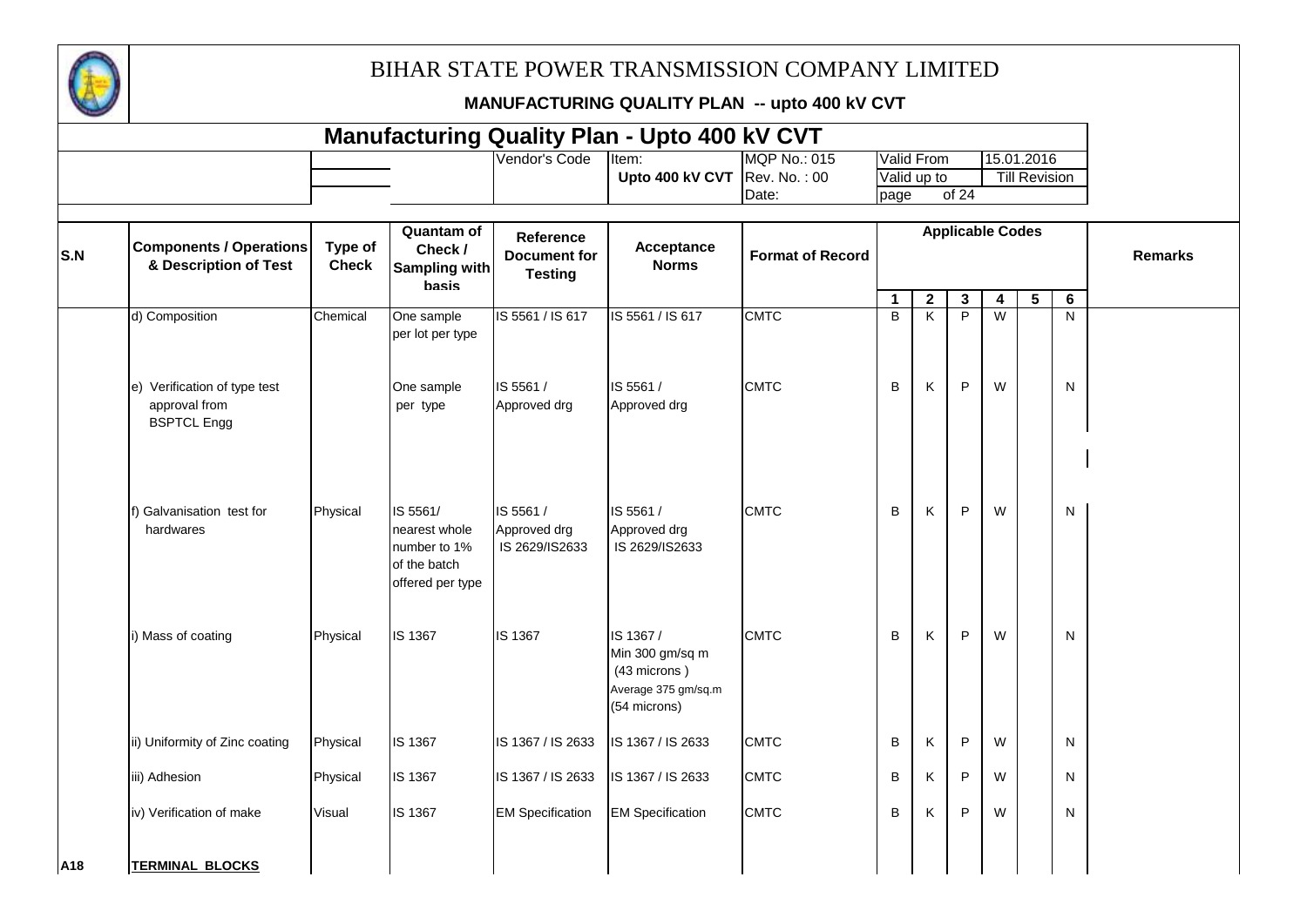

|                 |                                                                      |                         |                                                 |                                                           | <b>Manufacturing Quality Plan - Upto 400 kV CVT</b> |                              |             |                           |       |                         |                                    |   |                                   |
|-----------------|----------------------------------------------------------------------|-------------------------|-------------------------------------------------|-----------------------------------------------------------|-----------------------------------------------------|------------------------------|-------------|---------------------------|-------|-------------------------|------------------------------------|---|-----------------------------------|
|                 |                                                                      |                         |                                                 | Vendor's Code                                             | Item:<br>Upto 400 kV CVT $\vert$ Rev. No.: 00       | <b>MQP No.: 015</b><br>Date: | page        | Valid From<br>Valid up to | of 24 |                         | 15.01.2016<br><b>Till Revision</b> |   |                                   |
| S.N             | <b>Components / Operations</b><br>& Description of Test              | Type of<br><b>Check</b> | Quantam of<br>Check /<br>Sampling with<br>basis | <b>Reference</b><br><b>Document for</b><br><b>Testing</b> | Acceptance<br><b>Norms</b>                          | <b>Format of Record</b>      |             |                           |       | <b>Applicable Codes</b> |                                    |   | <b>Remarks</b>                    |
|                 |                                                                      |                         |                                                 |                                                           |                                                     |                              | $\mathbf 1$ | $\boldsymbol{2}$          | 3     | 4                       | $5\phantom{.0}$                    | 6 |                                   |
|                 | a) Insulation resistance<br>(1 min DC test)                          | Electrical              | One sample<br>per lot                           | IS 4007                                                   | <b>IS 4007</b>                                      | <b>CMTC</b>                  | $\sf B$     | Κ                         | P     | W                       | $\overline{E}$                     | N |                                   |
|                 | b) HV Test betwn. Terminals                                          | Electrical              | One sample                                      | IS 4008                                                   | IEC 60947-7-2                                       | <b>CMTC</b>                  | B           | Κ                         | P     | W                       |                                    | N |                                   |
|                 | c) Plating Thickness                                                 |                         | per lot<br>One sample<br>per lot                | IS 4009                                                   | IEC 60947-7-3                                       | <b>CMTC</b>                  | B           | K                         | P     | W                       |                                    | N |                                   |
|                 | d) Mech. Strength                                                    |                         | One sample<br>per lot                           | IS 4010                                                   | IEC 60947-7-4                                       | <b>CMTC</b>                  | $\sf B$     | K                         | P     | W                       |                                    | N |                                   |
| A <sub>19</sub> | <b>FASTENERS</b><br>a) Dimensions , visual &<br>verification of make | Visual<br>Physical      |                                                 | <b>EM SPECS</b>                                           | <b>EM SPECS</b>                                     |                              | B           | Κ                         | P     | W                       | Е                                  | N |                                   |
| A20             | <b>MARSHALLING BOX</b>                                               |                         |                                                 |                                                           |                                                     |                              |             |                           |       |                         |                                    |   | Review of CMTC/EMTC               |
|                 | (If applicable as per order)                                         |                         |                                                 |                                                           |                                                     | <b>CMTC</b>                  | B           | K                         | P     | W                       | E                                  | N | during BSPTCL final<br>inspection |
|                 | a) Dimensions                                                        | Physical                |                                                 | 100% Approved drg                                         | Approved drg                                        | <b>CMTC</b>                  | $\sf B$     | K                         | P     | W/Z                     |                                    | N |                                   |
|                 | b) High Voltage test                                                 | Electrical              |                                                 | 100% Approved drg<br>(2 kV for1minute)                    | Approved drg<br>(2 kV for1minute)                   | <b>CMTC</b>                  | B           | Κ                         | P     | W/Z                     |                                    | N |                                   |
|                 | c) Insulation resistance<br>(before & after HV test)                 | Electrical              |                                                 | 100% Approved<br>drawing                                  | IR value 20 Mega<br>Ohm (min)                       | <b>CMTC</b>                  | B           | K                         | P     | W/Z                     |                                    | N |                                   |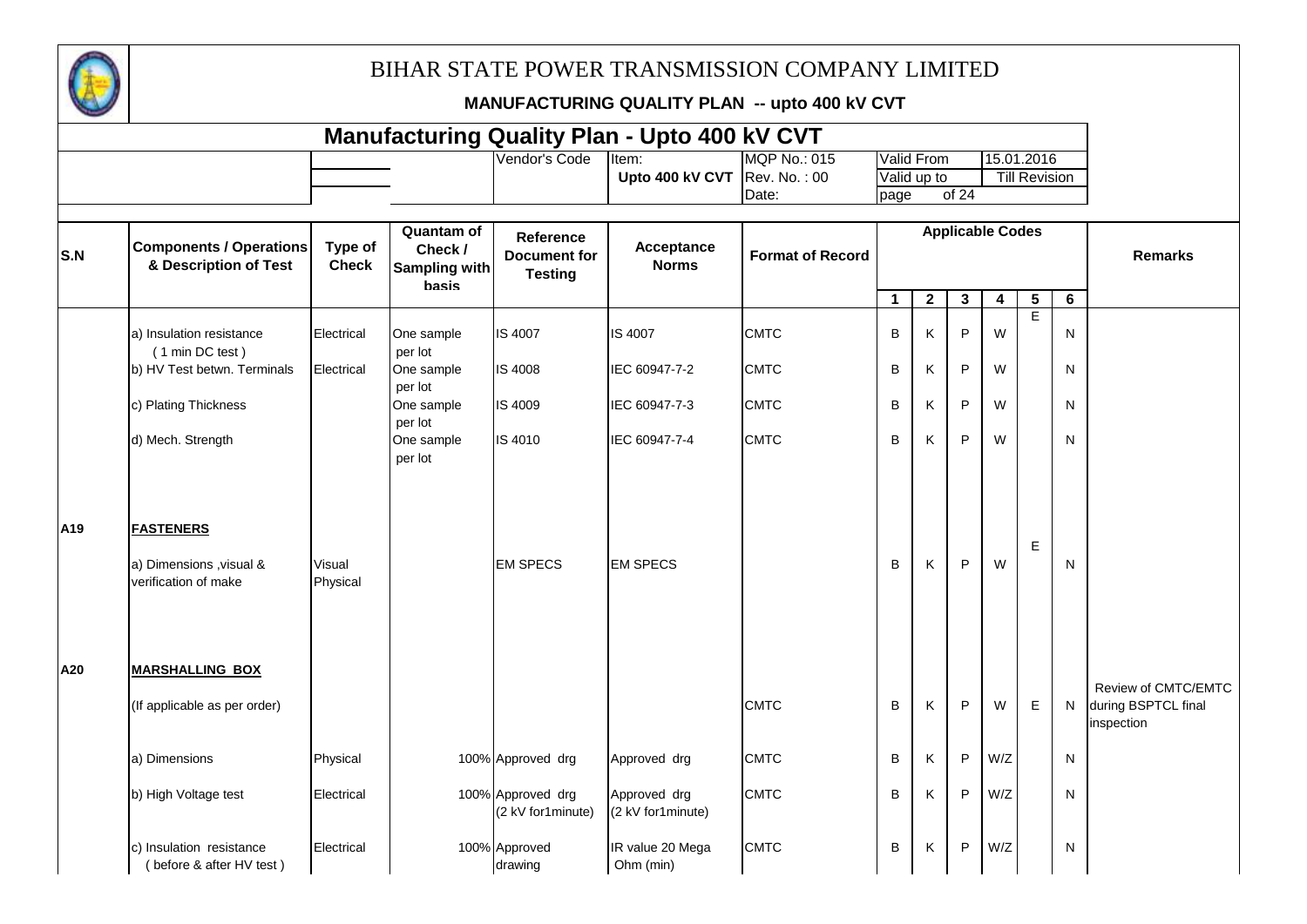

|                |                                                                                                                                                 |                         |                                                 |                                                           | <b>Manufacturing Quality Plan - Upto 400 kV CVT</b> |                         |             |                   |       |                         |                      |                |                                                          |
|----------------|-------------------------------------------------------------------------------------------------------------------------------------------------|-------------------------|-------------------------------------------------|-----------------------------------------------------------|-----------------------------------------------------|-------------------------|-------------|-------------------|-------|-------------------------|----------------------|----------------|----------------------------------------------------------|
|                |                                                                                                                                                 |                         |                                                 | Vendor's Code                                             | Item:                                               | <b>MQP No.: 015</b>     |             | <b>Valid From</b> |       |                         | 15.01.2016           |                |                                                          |
|                |                                                                                                                                                 |                         |                                                 |                                                           | Upto 400 kV CVT Rev. No.: 00                        | Date:                   | page        | Valid up to       | of 24 |                         | <b>Till Revision</b> |                |                                                          |
| S.N            | <b>Components / Operations</b><br>& Description of Test                                                                                         | Type of<br><b>Check</b> | Quantam of<br>Check /<br>Sampling with<br>basis | <b>Reference</b><br><b>Document for</b><br><b>Testing</b> | Acceptance<br><b>Norms</b>                          | <b>Format of Record</b> |             |                   |       | <b>Applicable Codes</b> |                      |                | <b>Remarks</b>                                           |
|                |                                                                                                                                                 |                         |                                                 |                                                           |                                                     |                         | $\mathbf 1$ | $\mathbf{2}$      | 3     | 4                       | $5\phantom{.0}$      | $6\phantom{1}$ |                                                          |
|                | d) Functional test                                                                                                                              | Electrical              |                                                 | 100% Approved<br>drawing                                  | Approved<br>drawing                                 | <b>CMTC</b>             | B           | Κ                 | P     | W/Z                     |                      | ${\sf N}$      |                                                          |
|                | e) Approved make &<br>rating of CMTC's                                                                                                          | Physical                |                                                 | 100% Approved<br>drawing                                  | Approved<br>drawing                                 | <b>CMTC</b>             | B           | Κ                 | P     | W/Z                     |                      | ${\sf N}$      |                                                          |
|                | f) Degree of protection                                                                                                                         | Physical                | One sample<br>per design                        | IS 13947                                                  | IS 13947                                            | <b>CMTC</b>             | B           | Κ                 | P     | W/Z                     |                      | ${\sf N}$      |                                                          |
|                | g) Painting thickness                                                                                                                           | Physical                |                                                 | 100% Approved drg                                         | (80 MICRON MIN)                                     | <b>CMTC</b>             | B           | Κ                 | P     | W/Z                     |                      | ${\sf N}$      |                                                          |
| B)             | <b>SECTION : INPROCESS INSPECTION</b>                                                                                                           |                         |                                                 |                                                           |                                                     |                         |             |                   |       |                         |                      |                |                                                          |
| <b>B1</b>      | <b>Capacitor Element Winding</b><br>Climatic Control on<br>Capacitor Wdg Room<br><b>Class 10000</b><br>Less than 5 microns per<br>cubic Meter)] |                         |                                                 |                                                           |                                                     |                         |             |                   |       |                         |                      |                |                                                          |
|                | a) No of turns                                                                                                                                  | Physical                | One sample<br>per lot                           | <b>EM Electrical</b><br>Specifications                    | <b>EM Electrical</b><br>Specifications              | <b>EM Test record</b>   | A           | J                 | S     | W                       |                      | N              |                                                          |
|                | b) Continuity check<br>(By capacitance meter)                                                                                                   | Electrical              | 100%                                            | <b>EM Electrical</b><br>Specifications                    | <b>EM Electrical</b><br>Specifications              | <b>EM Test record</b>   | A           | J                 | S     | W                       |                      | ${\sf N}$      |                                                          |
| B <sub>2</sub> | Capacitor Element                                                                                                                               |                         |                                                 |                                                           |                                                     |                         |             |                   |       |                         |                      |                | Review of CMTC/EMTC<br>during BSPTCL final<br>inspection |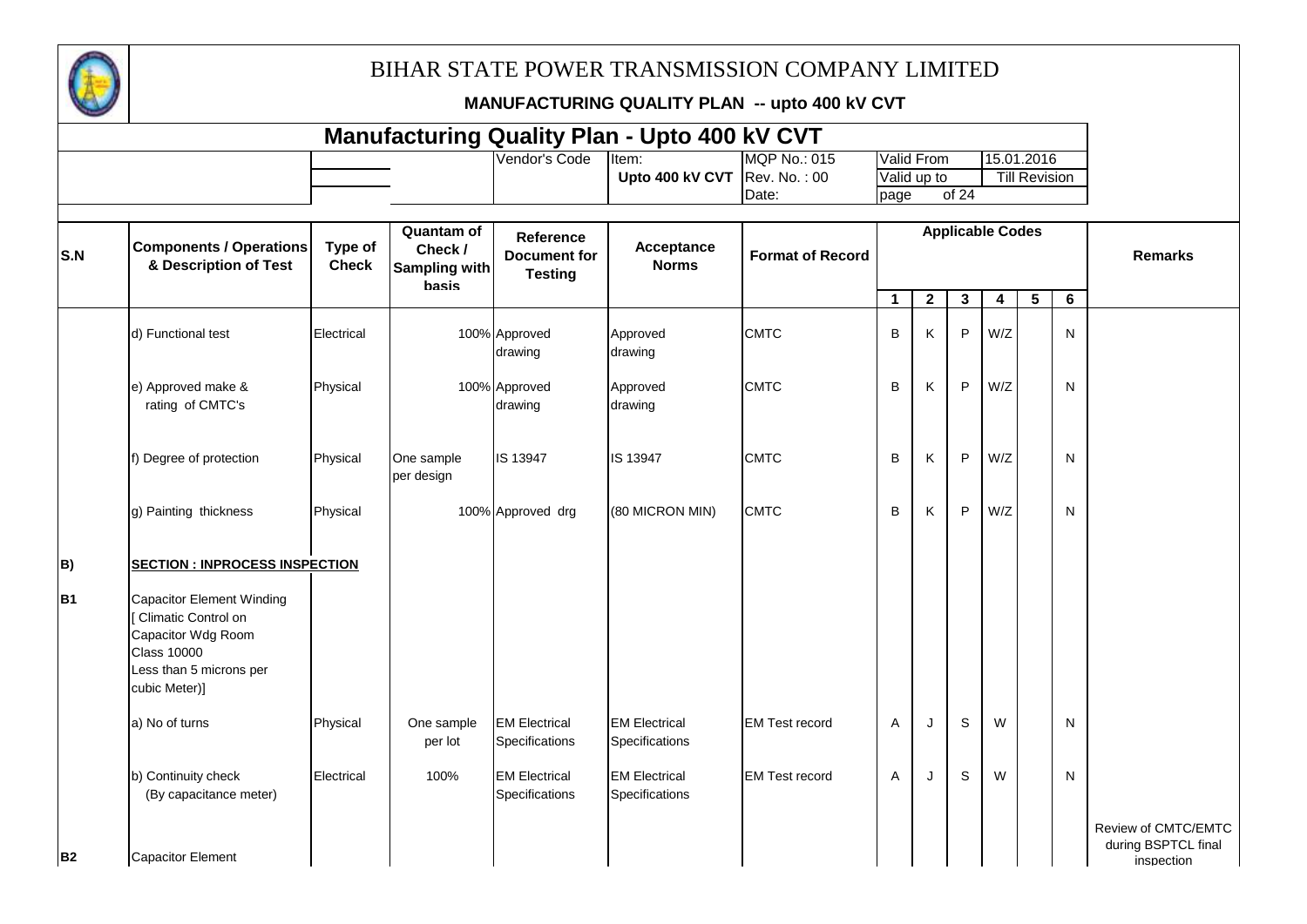

|                |                                                          |                         |                                                               |                                                    | <b>Manufacturing Quality Plan - Upto 400 kV CVT</b> |                                              |              |                           |                         |   |                                    |   |                |
|----------------|----------------------------------------------------------|-------------------------|---------------------------------------------------------------|----------------------------------------------------|-----------------------------------------------------|----------------------------------------------|--------------|---------------------------|-------------------------|---|------------------------------------|---|----------------|
|                |                                                          |                         |                                                               | Vendor's Code                                      | Item:<br>Upto 400 kV CVT                            | <b>MQP No.: 015</b><br>Rev. No.: 00<br>Date: | page         | Valid From<br>Valid up to | of 24                   |   | 15.01.2016<br><b>Till Revision</b> |   |                |
| S.N            | <b>Components / Operations</b><br>& Description of Test  | Type of<br><b>Check</b> | <b>Quantam of</b><br>Check /<br>Sampling with<br><b>basis</b> | Reference<br><b>Document for</b><br><b>Testing</b> | Acceptance<br><b>Norms</b>                          | <b>Format of Record</b>                      |              |                           | <b>Applicable Codes</b> |   |                                    |   | <b>Remarks</b> |
|                | Stacking                                                 |                         |                                                               |                                                    |                                                     |                                              | $\mathbf{1}$ | $\overline{2}$            | $\mathbf{3}$            | 4 | $5\phantom{.0}$                    | 6 |                |
|                | a) Tap Connection & No.<br>of Elements                   | Physical                | 100%                                                          | <b>EM Electrical</b><br>Specifications             | <b>EM Electrical</b><br>Specifications              | <b>EM Test record</b>                        | A            | J                         | S                       | W |                                    | N |                |
|                | b) D.C.over voltage test<br>(1.8 kv./ Element)           | Electrical              | 100%                                                          | <b>EM Electrical</b><br>Specifications             | <b>EM Electrical</b><br>Specifications              | <b>EM Test record</b>                        | A            | J                         | S                       | W |                                    | N |                |
| B <sub>3</sub> | Inductor<br>a) No of turns                               | Mechanical              | 100%                                                          | <b>EM Electrical</b><br>Specifications             | Specifications                                      | <b>EM Test record</b>                        | A            | J                         | S                       | W |                                    | N |                |
| <b>B4</b>      | Int. VT Coil<br>a) Turns Ratio                           | Electrical              | 100%                                                          | <b>EM Electrical</b><br>Specifications             | <b>EM Electrical</b><br>Specifications              | <b>EM Test record</b>                        | A            | J                         | S                       | W |                                    | N |                |
| <b>B5</b>      | <b>EMU Assembly</b><br>a) 4 KV Test on secondary<br>wdg. | Electrical              | 100%                                                          | <b>EM Electrical</b><br>Specifications             | <b>EM Electrical</b><br>Specifications              | <b>EM Test record</b>                        | A            | J                         | S                       | W |                                    | N |                |
|                | b) Polarity Test on sec<br>wdg.                          | Electrical              | 100%                                                          | <b>EM Electrical</b><br>Specifications             | <b>EM Electrical</b><br>Specifications              | <b>EM Test record</b>                        | Α            | J                         | S                       | W |                                    | N |                |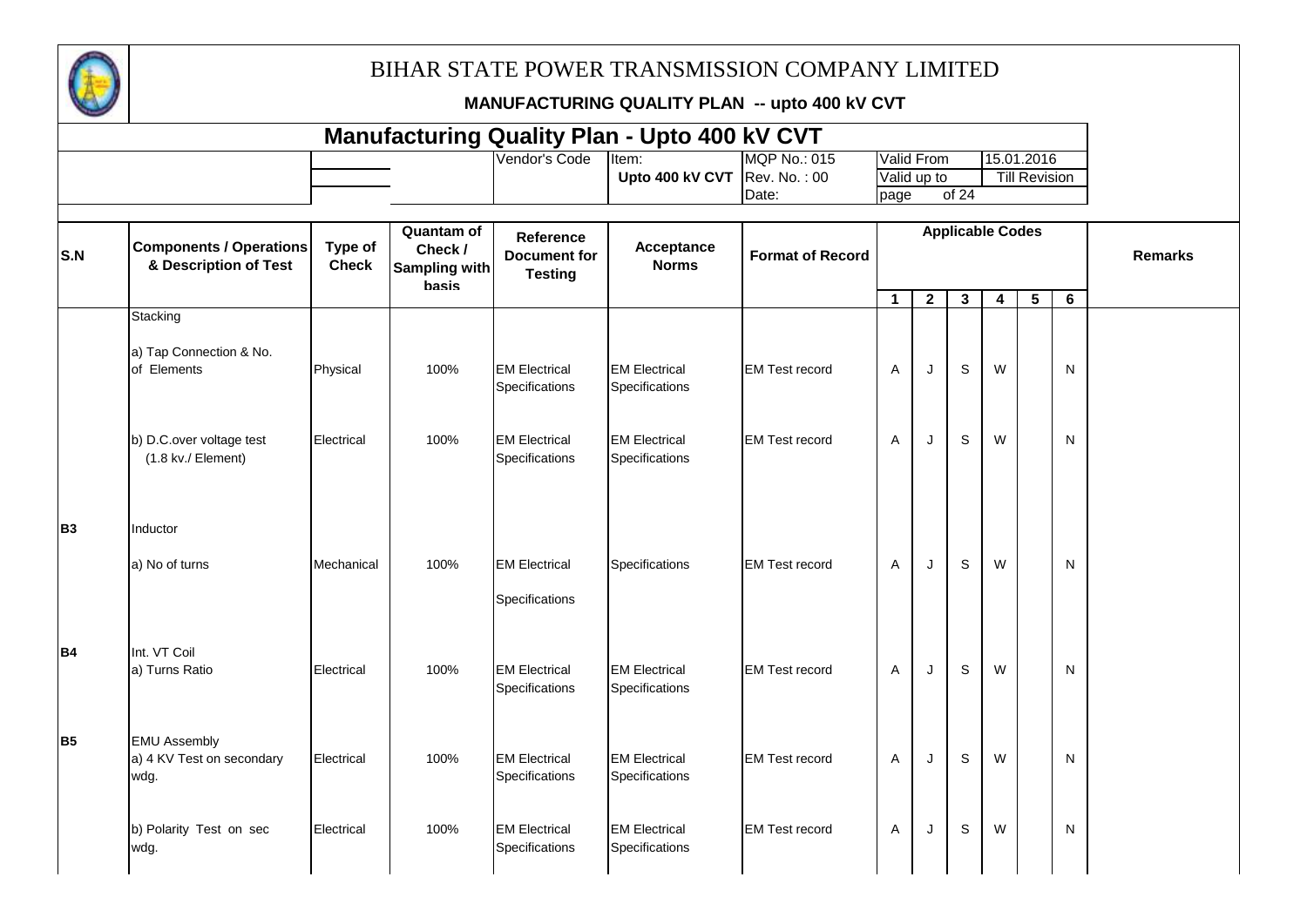

|                |                                                         |                         |                                                               |                                                           | <b>Manufacturing Quality Plan - Upto 400 kV CVT</b>            |                         |              |                   |                         |   |                      |                |                                            |
|----------------|---------------------------------------------------------|-------------------------|---------------------------------------------------------------|-----------------------------------------------------------|----------------------------------------------------------------|-------------------------|--------------|-------------------|-------------------------|---|----------------------|----------------|--------------------------------------------|
|                |                                                         |                         |                                                               | Vendor's Code                                             | Item:                                                          | MQP No.: 015            |              | <b>Valid From</b> |                         |   | 15.01.2016           |                |                                            |
|                |                                                         |                         |                                                               |                                                           | Upto 400 kV CVT                                                | Rev. No.: 00            |              | Valid up to       |                         |   | <b>Till Revision</b> |                |                                            |
|                |                                                         |                         |                                                               |                                                           |                                                                | Date:                   | page         |                   | of 24                   |   |                      |                |                                            |
| S.N            | <b>Components / Operations</b><br>& Description of Test | Type of<br><b>Check</b> | <b>Quantam of</b><br>Check /<br>Sampling with<br><b>basis</b> | <b>Reference</b><br><b>Document for</b><br><b>Testing</b> | Acceptance<br><b>Norms</b>                                     | <b>Format of Record</b> |              |                   | <b>Applicable Codes</b> |   |                      |                | <b>Remarks</b>                             |
|                |                                                         |                         |                                                               |                                                           |                                                                |                         | $\mathbf{1}$ | $\mathbf{2}$      | 3                       | 4 | $5\phantom{.0}$      | $6\phantom{1}$ |                                            |
| B <sub>6</sub> | Impregnation and flooding                               |                         |                                                               |                                                           |                                                                |                         |              |                   |                         |   |                      |                |                                            |
|                | a) Temperature of stack                                 | Physical                | Hourly                                                        | <b>EM Plant Std</b>                                       | <b>EM Plant Std</b>                                            | <b>EM Test record</b>   | A            | J                 | S                       | W |                      | N              | Review of CMTC/EMTC<br>during BSPTCL final |
|                |                                                         |                         | Readings                                                      | WI-P-088                                                  | WI-P-088                                                       |                         |              |                   |                         |   |                      |                | inspection                                 |
|                | b)Vacuum<br>c) Oil Test                                 | Physical                | Hourly<br>Readings                                            | <b>EM Plant Std</b><br>WI-P-088                           | <b>EM Plant Std</b><br>WI-P-088                                | <b>EM Test record</b>   | A            | J                 | $\mathbb S$             | W |                      | $\mathsf{N}$   |                                            |
|                | <b>BDV</b>                                              | Electrical              | One Sample<br>per batch                                       | IS 335/IEC 60296                                          | 60 kV minm.                                                    | <b>EM Test record</b>   | A            | J                 | $\mathbb S$             | W |                      | $\mathsf{N}$   |                                            |
|                | Tan Delta                                               | Electrical              | One Sample<br>per batch                                       | IS 335/IEC 60296                                          | 0.002 Max                                                      | <b>EM Test record</b>   | A            | J                 | $\mathbb S$             | W |                      | N              |                                            |
| <b>B7</b>      | <b>Capacitor Stack</b><br><b>Ratio Setting</b>          |                         |                                                               |                                                           |                                                                |                         |              |                   |                         |   |                      |                | Review of CMTC/EMTC                        |
|                | a) Capacitance Ratio                                    | Electrical              | 100%                                                          | <b>EM Electrical</b><br>Specifications                    | <b>EM Electrical</b><br>Specifications                         | <b>EM Test record</b>   | A            | J                 | S                       | W |                      | N              | during BSPTCL final<br>inspection          |
| B <sub>8</sub> | <b>Capacitor Assembly</b><br>a) Leak test               | Mechanical              | 100%                                                          | <b>EM</b><br>Specifications                               | In oven at<br>70+0/-10deg C<br>with CVT having<br>1.1 kg/cm sq | <b>EM Test record</b>   | A            | J                 | S                       | W |                      | N              |                                            |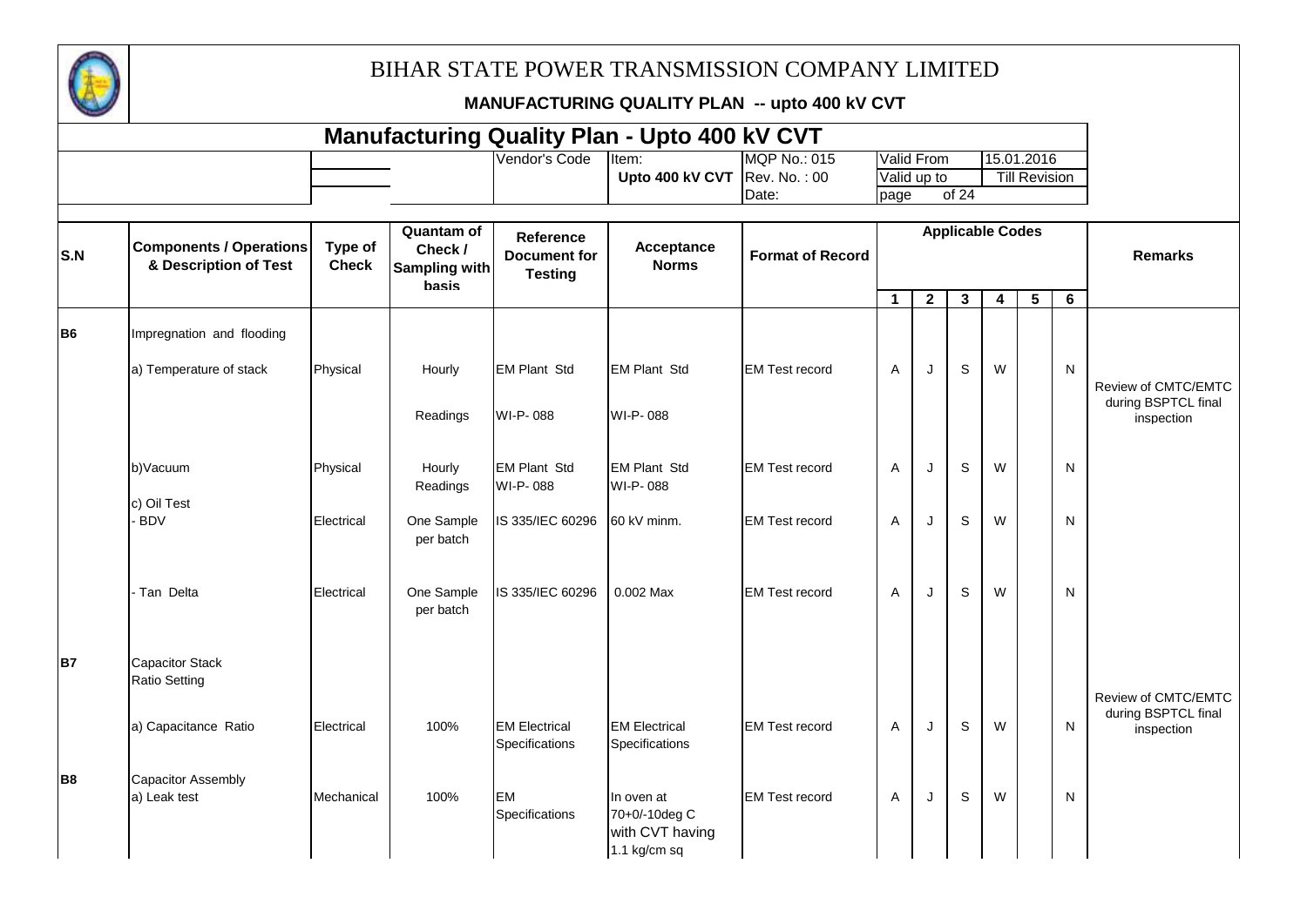

|                     |                                                                                                                                             |                         |                                                        |                                                                                  | <b>Manufacturing Quality Plan - Upto 400 kV CVT</b>        |                         |                |              |              |                         |                      |              |                |
|---------------------|---------------------------------------------------------------------------------------------------------------------------------------------|-------------------------|--------------------------------------------------------|----------------------------------------------------------------------------------|------------------------------------------------------------|-------------------------|----------------|--------------|--------------|-------------------------|----------------------|--------------|----------------|
|                     |                                                                                                                                             |                         |                                                        | Vendor's Code                                                                    | Item:                                                      | <b>MQP No.: 015</b>     |                | Valid From   |              |                         | 15.01.2016           |              |                |
|                     |                                                                                                                                             |                         |                                                        |                                                                                  | Upto 400 kV CVT $\vert$ Rev. No.: 00                       | Date:                   | page           | Valid up to  | of 24        |                         | <b>Till Revision</b> |              |                |
|                     |                                                                                                                                             |                         |                                                        |                                                                                  |                                                            |                         |                |              |              |                         |                      |              |                |
| S.N                 | <b>Components / Operations</b><br>& Description of Test                                                                                     | Type of<br><b>Check</b> | <b>Quantam of</b><br>Check /<br>Sampling with<br>basis | <b>Reference</b><br><b>Document for</b><br><b>Testing</b>                        | Acceptance<br><b>Norms</b>                                 | <b>Format of Record</b> |                |              |              | <b>Applicable Codes</b> |                      |              | <b>Remarks</b> |
|                     |                                                                                                                                             |                         |                                                        |                                                                                  |                                                            |                         | $\mathbf{1}$   | $\mathbf{2}$ | $\mathbf{3}$ | 4                       | $5\phantom{.0}$      | 6            |                |
|                     |                                                                                                                                             |                         |                                                        |                                                                                  | pressure for 8 hrs                                         |                         |                |              |              |                         |                      |              |                |
| C<br>C <sub>1</sub> | <b>FINAL INSPECTION</b><br><b>ROUTINE TESTS(EMU)#</b><br>1) Verification of Terminal<br>marking & Polarity                                  | Physical                | 100%<br>100% (PG)                                      | Approved Drg.<br>IS: 3156/<br>IEC60044-5                                         | Approved Drg.<br>IS: 3156/<br>IEC60044-5                   | <b>EM</b> test record   | $\overline{A}$ | J            | T/U          | W/Z                     |                      | Y            | C.I.P          |
|                     | 2) 4 KV 1 minute Power<br>frequency Test between<br>LV-LV, LV-E on EMU                                                                      | Electrical              | 100%<br>100% (PG)                                      | Approved Data<br>Sheet / IS:3156<br>IEC60044-5                                   | Approved Data<br>Sheet / IS:3156<br>IEC60044-5             | EM test record          | A              | J            | T/U          | W/Z                     |                      | Y            | C.I.P          |
|                     | 3)Induced over voltage test<br>on Int.VT and HV<br>choke of EMU (150 Hz)                                                                    | Electrical              | 100%<br>100% (PG)                                      | Approved Data<br>Sheet / IS:3156<br>IEC60044-5                                   | Approved Data<br>Sheet / IS:3156<br>IEC60044-5             | EM test record          | $\overline{A}$ | J            | T/U          | W/Z                     |                      | Y            | C.I.P          |
| C <sub>2</sub>      | <b>Capacitor Assembly:</b><br>1) Capacitance & Tan Delta<br>measurement before one<br>minute Power Frequency<br>& One / root 3 test at 10kV | Electrical              | 100%<br>100% (PG)                                      | IS:9348/ IEC 358<br>IEC60044-5<br>/Approved Data<br>Sheet /                      | Tan delta 0.005<br>max, change in tan<br>delta 0.001 max   | <b>EM</b> test record   | $\overline{A}$ | J            | T/U          | W/Z                     |                      | $\mathsf{Y}$ | C.I.P          |
|                     | 2) Power Frequency<br>withstandTest.                                                                                                        | Electrical              | 100%<br>100% (PG)                                      | IS:9348/IEC 358<br>IEC60044-5<br>/Approved Data<br>Sheet /change in<br>tan delta |                                                            | <b>EM</b> test record   | $\overline{A}$ | J            | T/U          | W/Z                     |                      | Y            | C.I.P          |
|                     | 3) Capacitance & Tan Delta<br>measurement after one<br>minute Power Frequency                                                               | Electrical              | 100%<br>100% (PG)                                      | IS:9348/IEC 358<br>IEC60044-5<br>/Approved Data                                  | Change in tan<br>delta after HV test<br>0.0003 max, change | <b>EM</b> test record   | $\overline{A}$ | J            | T/U          | W/Z                     |                      | Y            | C.I.P          |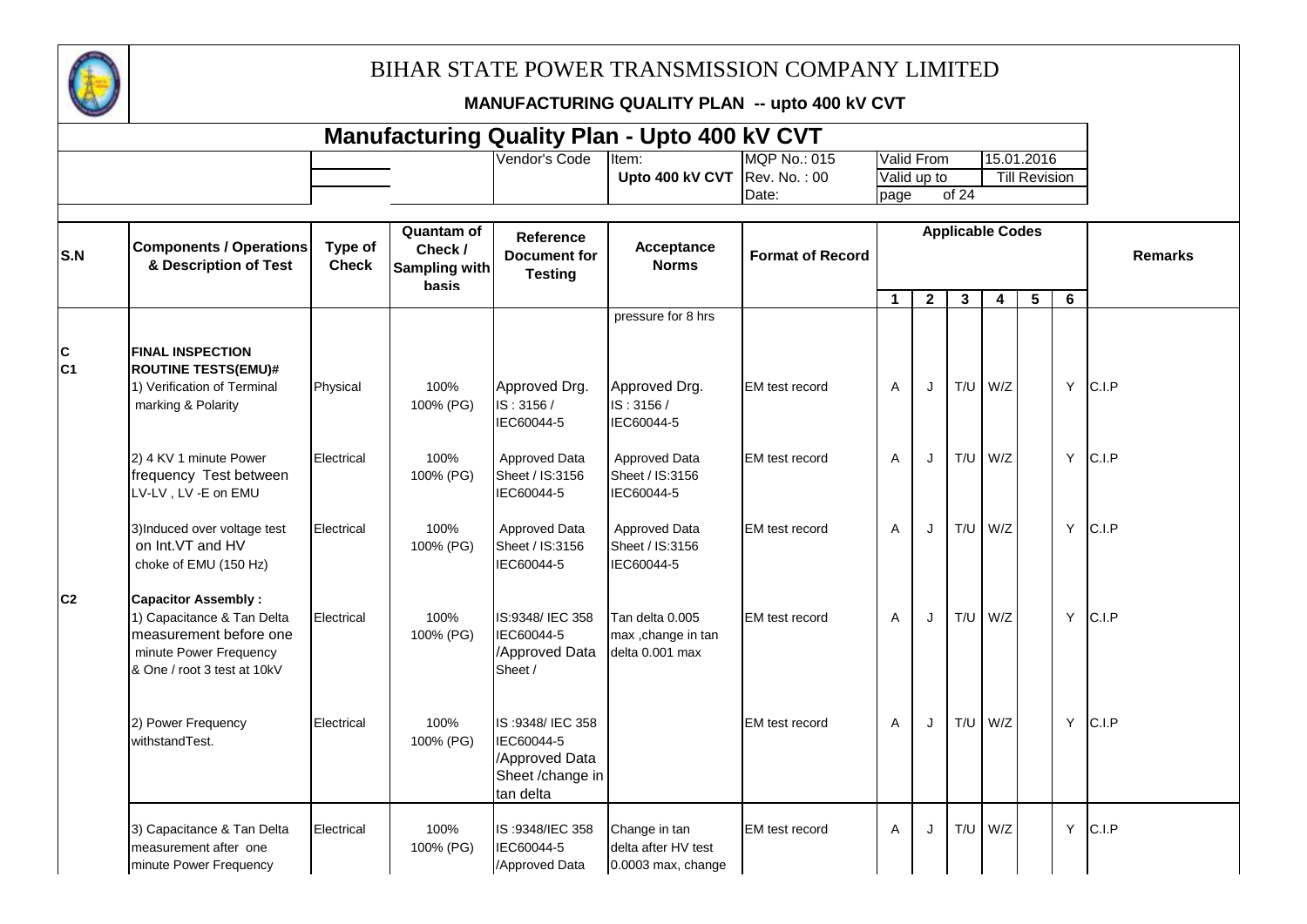

|                |                                                                  |                         |                                                        |                                                                                                                   | <b>Manufacturing Quality Plan - Upto 400 kV CVT</b>                                                                                                            |                         |              |                   |                         |                         |                      |   |       |                |
|----------------|------------------------------------------------------------------|-------------------------|--------------------------------------------------------|-------------------------------------------------------------------------------------------------------------------|----------------------------------------------------------------------------------------------------------------------------------------------------------------|-------------------------|--------------|-------------------|-------------------------|-------------------------|----------------------|---|-------|----------------|
|                |                                                                  |                         |                                                        | Vendor's Code                                                                                                     | Item:                                                                                                                                                          | <b>MQP No.: 015</b>     |              | <b>Valid From</b> |                         |                         | 15.01.2016           |   |       |                |
|                |                                                                  |                         |                                                        |                                                                                                                   | Upto 400 kV CVT $\vert$ Rev. No.: 00                                                                                                                           |                         |              | Valid up to       |                         |                         | <b>Till Revision</b> |   |       |                |
|                |                                                                  |                         |                                                        |                                                                                                                   |                                                                                                                                                                | Date:                   | page         |                   | of 24                   |                         |                      |   |       |                |
|                |                                                                  |                         |                                                        |                                                                                                                   |                                                                                                                                                                |                         |              |                   |                         |                         |                      |   |       |                |
| S.N            | <b>Components / Operations</b><br>& Description of Test          | Type of<br><b>Check</b> | <b>Quantam of</b><br>Check /<br>Sampling with<br>basis | Reference<br><b>Document for</b><br><b>Testing</b>                                                                | Acceptance<br><b>Norms</b>                                                                                                                                     | <b>Format of Record</b> |              |                   | <b>Applicable Codes</b> |                         |                      |   |       | <b>Remarks</b> |
|                | test at 0.9, 1.0 & 1.1 times<br>Un /root 3                       |                         |                                                        |                                                                                                                   | in tan delta with<br>voltages 0.001 max,<br>Change in<br>capacitance after<br>HV test shall be<br>less than the<br>change due to<br>failure of one<br>element. |                         | $\mathbf{1}$ | $\mathbf{2}$      | $\mathbf{3}$            | $\overline{\mathbf{4}}$ | $5\phantom{.0}$      | 6 |       |                |
|                | 4) Power Frequency with<br>stand Test on HF terminal<br>4KV/1MIN | Electrical              | 100%<br>100% (PG)                                      | IS: 9348/IEC<br>358(4 kV /1 min)<br>IEC60044-5                                                                    | IS: 9348/IEC<br>358(4 kV /1 min)<br>IEC60044-5                                                                                                                 | <b>EM</b> test record   | A            | J                 | T/U                     | W/Z                     |                      | Y | C.I.P |                |
|                | 5) Sealing Test                                                  | Electrical              | 100%<br>100% (PG)                                      | <b>EM Specs in</b><br>oven 70+ 0/-10<br>deg C /1.1kg /sq<br>cm for 8 hours.                                       | There should be<br>no leakage.                                                                                                                                 | EM test record          | A            | $\cdot$           | T/U                     | W/Z                     |                      | Y | C.I.P |                |
| C <sub>3</sub> | 6) Partial Discharge Test<br>$(CVT)$ #                           | Electrical              | 100%<br>100% (PG)                                      | IEC 358 /<br>IEC60044-5<br>After 1 min<br>Hv test<br>Partial discharge<br>measurement<br>at Um &<br>1.2 Um/root 3 | PD should be less<br>than 10 PC & 5PC<br>respectively.                                                                                                         | EM test record          | A            | J                 | T/U                     | W/Z                     |                      | Y | C.I.P |                |
|                | 1) Accuracy Test - ratio<br>and phase angle error.               | Electrical              | 100%<br>100% (PG)                                      | IS 3156 /<br>IEC60044-5<br><b>Approved Data</b><br>Sheet                                                          | IS 3156 /<br>IEC60044-5<br><b>Approved Data</b><br>Sheet                                                                                                       | <b>EMTC</b>             | A            | J                 | T/U                     | W/Z                     |                      | Y | C.I.P |                |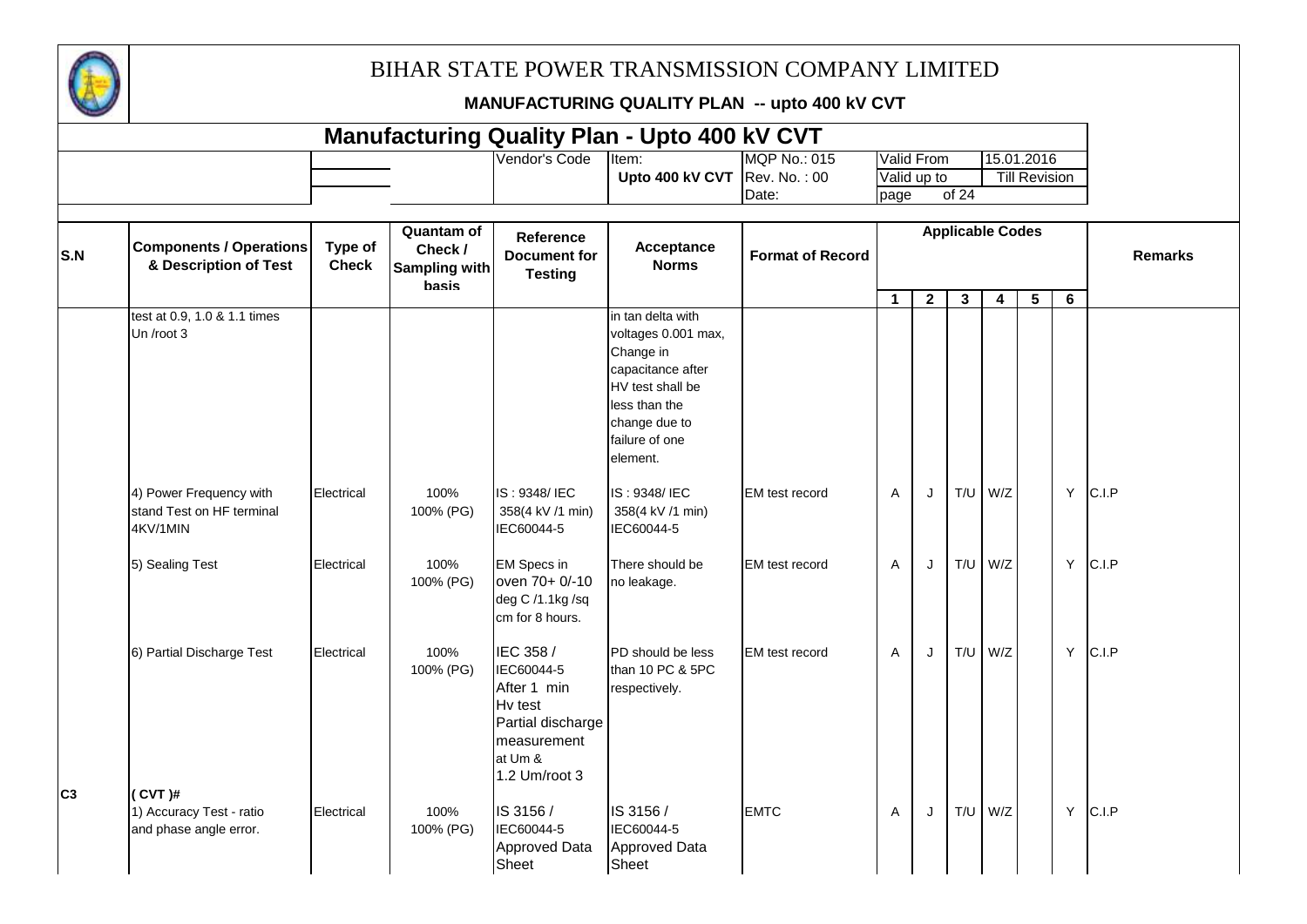

**MANUFACTURING QUALITY PLAN -- upto 400 kV CVT**

|     |                                                                      |                         |                                                 |                                                    | <b>Manufacturing Quality Plan - Upto 400 kV CVT</b> |                              |             |                           |                         |     |                                    |   |       |                |
|-----|----------------------------------------------------------------------|-------------------------|-------------------------------------------------|----------------------------------------------------|-----------------------------------------------------|------------------------------|-------------|---------------------------|-------------------------|-----|------------------------------------|---|-------|----------------|
|     |                                                                      |                         |                                                 | Vendor's Code                                      | Item:<br>Upto 400 kV CVT $\vert$ Rev. No.: 00       | <b>MQP No.: 015</b><br>Date: | page        | Valid From<br>Valid up to | of 24                   |     | 15.01.2016<br><b>Till Revision</b> |   |       |                |
| S.N | <b>Components / Operations</b><br>& Description of Test              | Type of<br><b>Check</b> | Quantam of<br>Check /<br>Sampling with<br>hasis | <b>Reference</b><br>Document for<br><b>Testing</b> | Acceptance<br><b>Norms</b>                          | <b>Format of Record</b>      |             |                           | <b>Applicable Codes</b> |     |                                    |   |       | <b>Remarks</b> |
|     |                                                                      |                         |                                                 |                                                    |                                                     |                              | $\mathbf 1$ | $\mathbf{2}$              | 3                       | 4   | 5                                  | 6 |       |                |
|     | 2) BDV & Tan delta on<br>EMU oil after HV Test                       | Electrical              | One sample<br>per lot                           | IS 1866                                            | <b>IS 1866</b>                                      | <b>EMTC</b>                  | A           | J                         | T/U                     | W/Z |                                    | Y | C.I.P |                |
|     | 3) Ferro resonance test                                              | Electrical              | 100%<br>As per 60444-5<br>100% (PG)             | IEC60044-5                                         | IEC60044-5                                          | <b>EMTC</b>                  | A           | J                         | T/U                     | W/Z |                                    | Y | C.I.P |                |
| D)  | <b>PACKING &amp; DESPATCH:</b>                                       |                         |                                                 |                                                    |                                                     |                              |             |                           |                         |     |                                    |   |       |                |
|     | 1) Verification of Complete<br>-ness of stage as<br>appearing on MQP | Physical                | 100%                                            | <b>Approved Data</b><br>Sheet                      | Approved Data<br>Sheet                              | <b>EM Test record</b>        | A           | J                         | S                       | W   |                                    | N |       |                |
|     | 2) Check for Finish                                                  | Physical                | 100%                                            | Approved Data<br>Sheet                             | Approved Data<br><b>Sheet</b>                       | <b>EM Test record</b>        | A           | J                         | S                       | W   |                                    | N |       |                |
|     | 3) Check for packing                                                 | Physical                | 100%                                            | Approved Data                                      | <b>Approved Data</b>                                | <b>EM Test record</b>        | A           | J                         | S                       | W   |                                    | N |       |                |
|     | 4) CIP/MICC along with<br>test reports                               | Physical                | 100%                                            | <b>Approved Data</b>                               | <b>Approved Data</b>                                | <b>EM Test record</b>        | A           | J                         | S                       | W   |                                    | N |       |                |

**# Samples for witnessing : 100%**